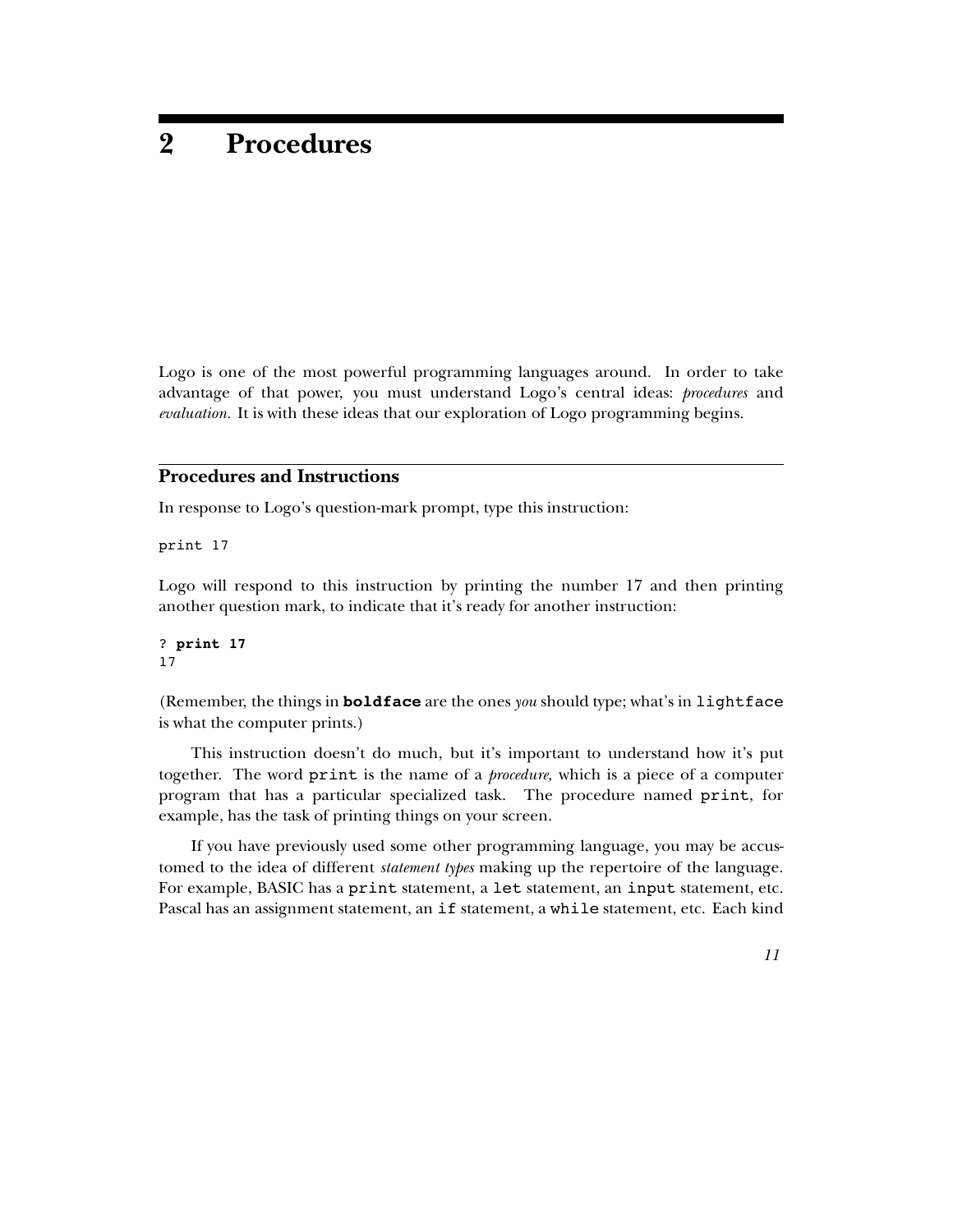of statement has its own *syntax*, that is, its own special punctuation and organization. Logo is very different. It does not have different kinds of instructions; *everything* in Logo is done by the use of procedures. If Logo is your first programming language, you don't have to worry about this. But for people with previous experience in another language, it's a common source of misunderstanding.

procedures are called *primitive* procedures. Your task as a Logo programmer is to add When you first start up Logo, it "knows" about 200 procedures. These initial to Logo's repertoire by defining new procedures of your own. You do this by putting together procedures that already exist. We'll see how this is done later in this chapter.

The procedure print, although it has a specific task, doesn't always do exactly the named print requires one input. Other procedures will require different numbers of see that the *flexibility* of procedures is an important part of what makes them so powerful. do. Therefore, each procedure can accept a particular number of *inputs*. An input is a same thing; it can print anything you want, not always the number 17. (You've seen several examples in Chapter 1.) This may seem like an obvious point, but later you will To control this flexibility, we need a way to tell a procedure exactly what we want it to piece of information. It can be a number, as in the example we're examining, but there are many other kinds of information that Logo procedures can handle. The procedure inputs; some don't require any.

#### **Technical Terms**

In ordinary conversation, words such as *instruction* and *procedure* have pretty much the words, such as *command* and *operation*, which also have similar meanings in ordinary use same meaning—they refer to any process, recipe, or method for carrying out some task. That's not the situation when we're talking about computer programming. Each of these words has a specific technical meaning, and it's very important for you to keep them straight in your head while you're reading this chapter. (Soon we'll start using more but very different meanings for us.)

An *instruction* is what you type to Logo to tell it to do something. Print 17 is *exactly* what you want Logo to do. To make an analogy with instructing human beings, an example of an instruction. We're about to see some more complicated instructions, made up of more pieces. An instruction has to contain enough information to specify "Read Chapter 2 of this book" is an instruction, but "read" isn't one, because it doesn't tell you what to read.

Print is the name of a procedure just as "lemon meringue pie" is the name of a recipe.A *procedure* is like a recipe or a technique for carrying out a certain kind of task.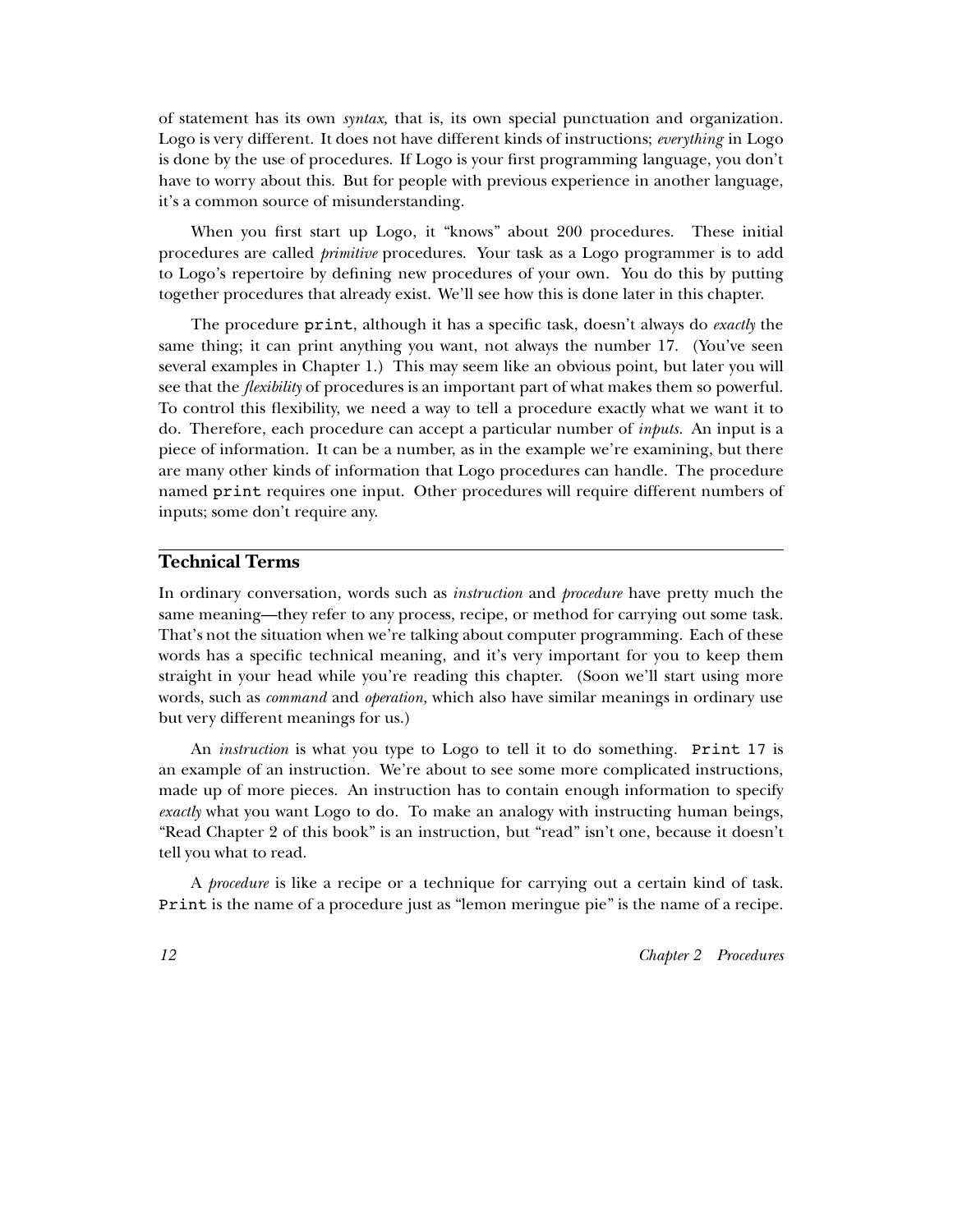itself. Someone has to carry out the recipe. In the Logo world something has to *invoke* the procedure named print. (The recipe itself, as distinct from its name, is a bunch of instructions, such as "Preheat the oven to 325 degrees.") A procedure contains information about how to do something, but the procedure doesn't take action itself, just as a recipe in a book can't bake a pie by a procedure. To "invoke" a procedure means to carry it out, to do what the procedure says. Procedures are invoked by instructions. The instruction you gave just now invoked

*those* words mean? For words in the dictionary this turns out to be a very profound and If an instruction is made up of names of procedures, and if the procedures invoked by the instruction are made up of more instructions, why doesn't the computer get caught in a vicious circle, always finding more detailed procedures to invoke and never actually doing anything? This question is a lot like the one about dictionaries: When you look up the definition of a word, all you find is more words. How do you know what difficult question. For Logo programming the answer is much simpler. In the end, your instructions and the procedures they invoke must be defined in terms of the primitive procedures. Those procedures are not made up of Logo instructions. They're the things that Logo just knows how to do in the first place.

#### **Evaluation**

Now try this instruction:

print sum 2 3

the number 5. The input to print was the expression sum 2 3, but Logo *evaluated* If everything is going according to plan, Logo didn't print the words "sum 2–3"; it printed the input before passing it to the **print** procedure. This means that Logo invoked the necessary procedures (in this case, sum) to compute the value of the expression (5).

result of this addition, the *output* from sum, that becomes the *input* to  $\texttt{print}$ . In this instruction the word sum is also the name of a procedure. Sum requires two print is to print something, the task of procedure sum is to add two numbers. It is the inputs. In this case we gave it the numbers 2 and 3 as inputs. Just as the task of procedure

Don't confuse *output* with *printing*. In Logo the word "output" is one of those and hands on to another procedure that needs an input. In this example  ${\tt sum}$  outputs the number 5 to print, but print doesn't output anything to another procedure. When technical terms I mentioned before. It refers to a value that one procedure computes

*Evaluation 13*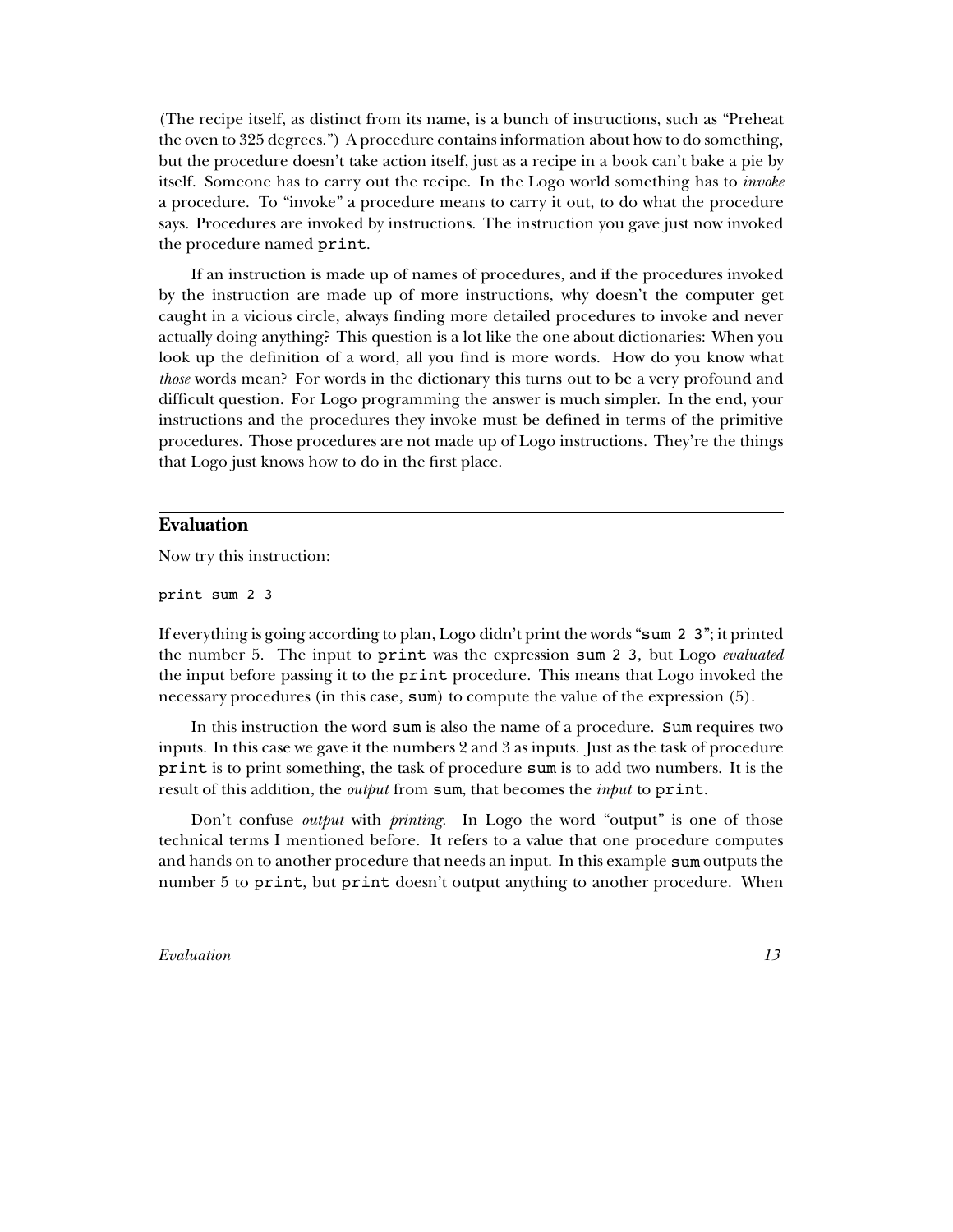print prints the 5, that's the end of the story. There are no more procedures waiting for inputs.

See if you can figure out what this instruction will do before you try it:

print sum 4 product 10 2

Here are the steps Logo takes to evaluate the instruction:

- 1. The first thing in the instruction is the name of the procedure print. Logo knows that print requires one input, so it continues reading the instruction line.
- This tells Logo that the *output* from sum will be the *input* to print. 2. The next thing Logo finds is the word sum. This, too, is the name of a procedure.
- 3. Logo knows that sum takes two inputs, so sum can't be invoked until Logo finds sum 's inputs.
- sum . This input, too, must be evaluated. Fortunately, a number simply evaluates to 4. The next thing in the instruction is the number 4, so that must be the first input to itself, so the value of this input is 4.
- 5. Logo still needs to find the second input to sum. The next thing in the instruction is the word product. This is, again, the name of a procedure. Logo must carry out that procedure to evaluate sum's second input.
- 6. Logo knows that product requires two inputs. It must now look for the first of those inputs. (Meanwhile, print and sum are both "on hold" waiting for their inputs to be evaluated. print is waiting for its single input; sum, which has found one input, evaluates to itself, so the first input to product is 10. is waiting for its second.) The next thing on the line is the number 10. This number
- 7. Logo still needs another input for product, so it continues reading the instruction. second input to product has the value 2. The next thing it finds is the number 2. This number evaluates to itself, so the
- 8. Logo is now ready to invoke the procedure product, with inputs 10 and 2. The output from product is 10 times 2, or 20.
- 9. This output, 20, is the value of the second input to sum. Logo is now ready to invoke sum, with inputs 4 and 20. The output from sum is 24.
- 10. The output from sum, 24, is the input to print. Logo is now ready to invoke print, which prints 24. (You were only waiting for this moment to arise.)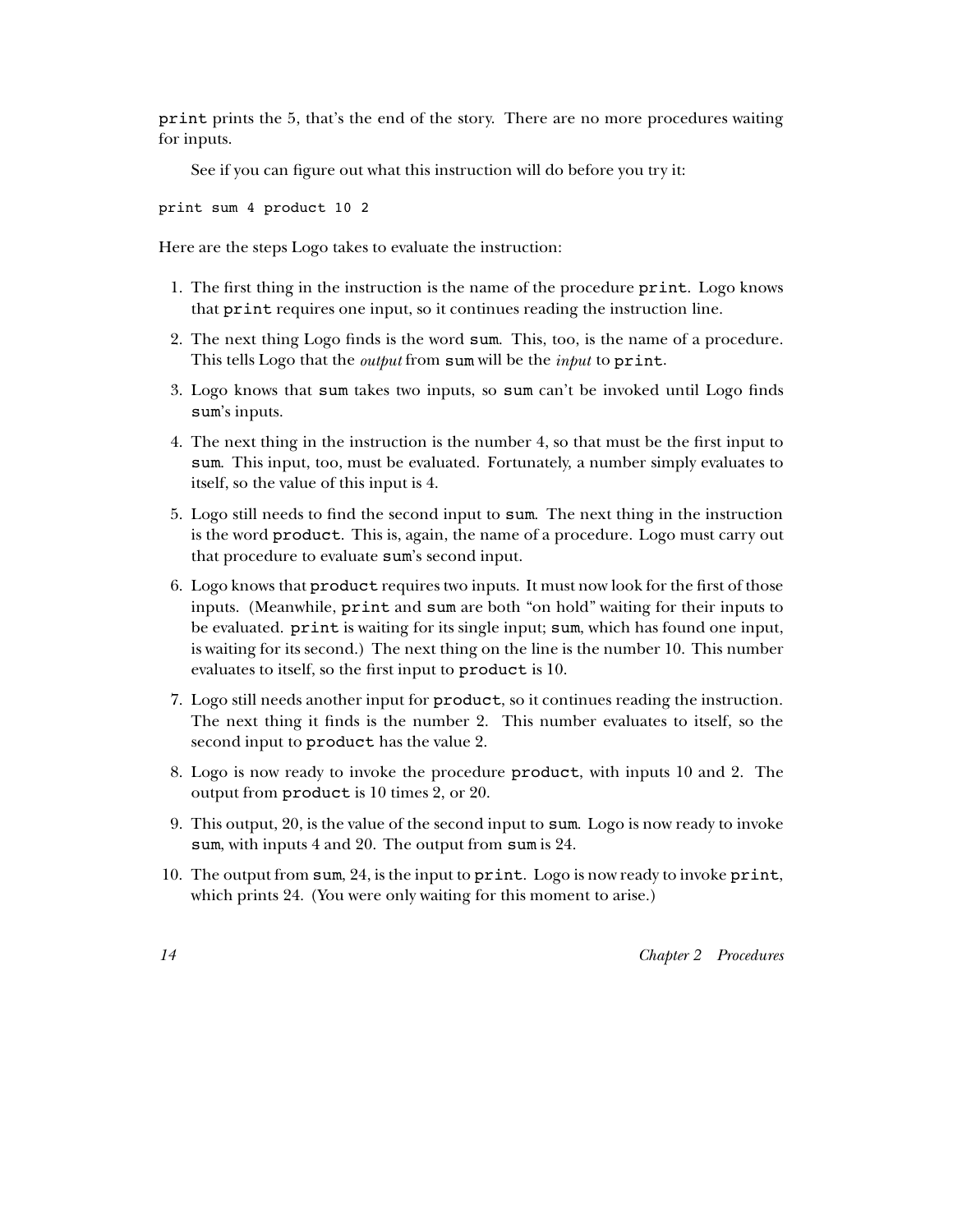the output from one procedure as an input to another procedure is called *composition of functions.* That's a lot of talking about a pretty simple instruction! I promise not to do it again in quite so much detail. It's important, though, to be able to call upon your understanding of these details to figure out more complicated situations later. Using

Some people find it helpful to look at a pictorial form of this analysis. We can represent each procedure as a kind of tank, with input hoppers on top and perhaps an output pipe at the bottom. (This organization makes sense because gravity will pull the information downward.) For example:



Print has one input, which is represented by the hopper above the tank. It doesn't have an output, so there is no pipe coming out the bottom. Sum has two inputs, shown at the top, and an output, shown at the bottom.

We can put these parts together to form a kind of "plumbing diagram" of the instruction:



In that diagram the output pipes from one procedure are connected to the input hoppers of another. Every pipe must be connected to something. The inputs that are explicitly given as numbers in the instruction are shown with arrows pointing into the hoppers.

You can annotate the diagram by indicating the actual information that flows through each pipe. Here's how that would look for this instruction:



*Evaluation 15*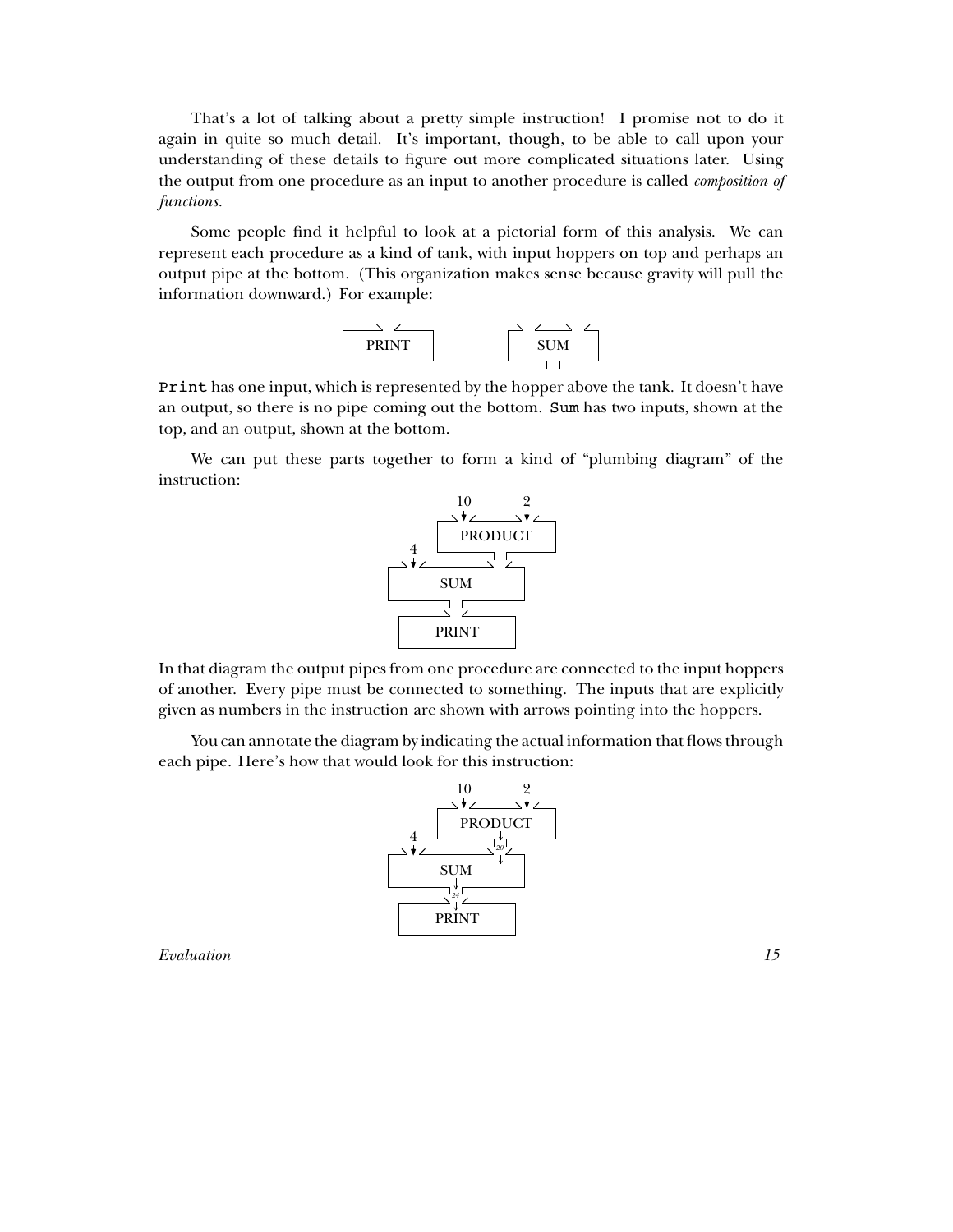designers. ( $\textcircled{\texttt{F}}$  Experiment with remainder and see if you can describe it well enough think they're doing badly if they don't *figure out* how a primitive procedure works in By the way, I've introduced the procedures print, sum, and product so casually but it might have been named plus or add instead of sum. For some primitives there are additional arbitrary details; for noncommutative operations such as remainder, that you might think it's a law of nature that every programming language must have procedures with these names. Actually the details of Logo's repertoire of primitive procedures are quite arbitrary. It would be hard to avoid having a way to add numbers, for example, the rule about which input comes first was an arbitrary choice for Logo's that someone else can use it without needing to experiment.) I am making a point of the arbitrary nature of these details because people who are learning to program sometimes advance. But these rules aren't things you work out; they're things someone has to tell you, like the capital of Kansas.

#### **Error Messages**

needs. (Print needs one; sum and product each need two.) What if you give a We've observed that Logo knows in advance how many inputs a particular procedure procedure the wrong number of inputs? Try this:

print

(That is, the word print as an instruction all by itself, with no input.) You should see something like this:

**print** ? Not enough inputs to print

This gentle complaint from Logo tells you two things. First, it indicates the general kind particular procedure that complained (print). In this case it was pretty obvious which of thing that went wrong (not enough inputs to some procedure). Second, it names the procedure was involved, since we only used one procedure. But try this:

**print remainder product 4 5** ? Not enough inputs to remainder

In this case Logo's message is helpful in pinpointing the fact that it was  $\mathtt{remainder},$  not print or product, that lacked an input.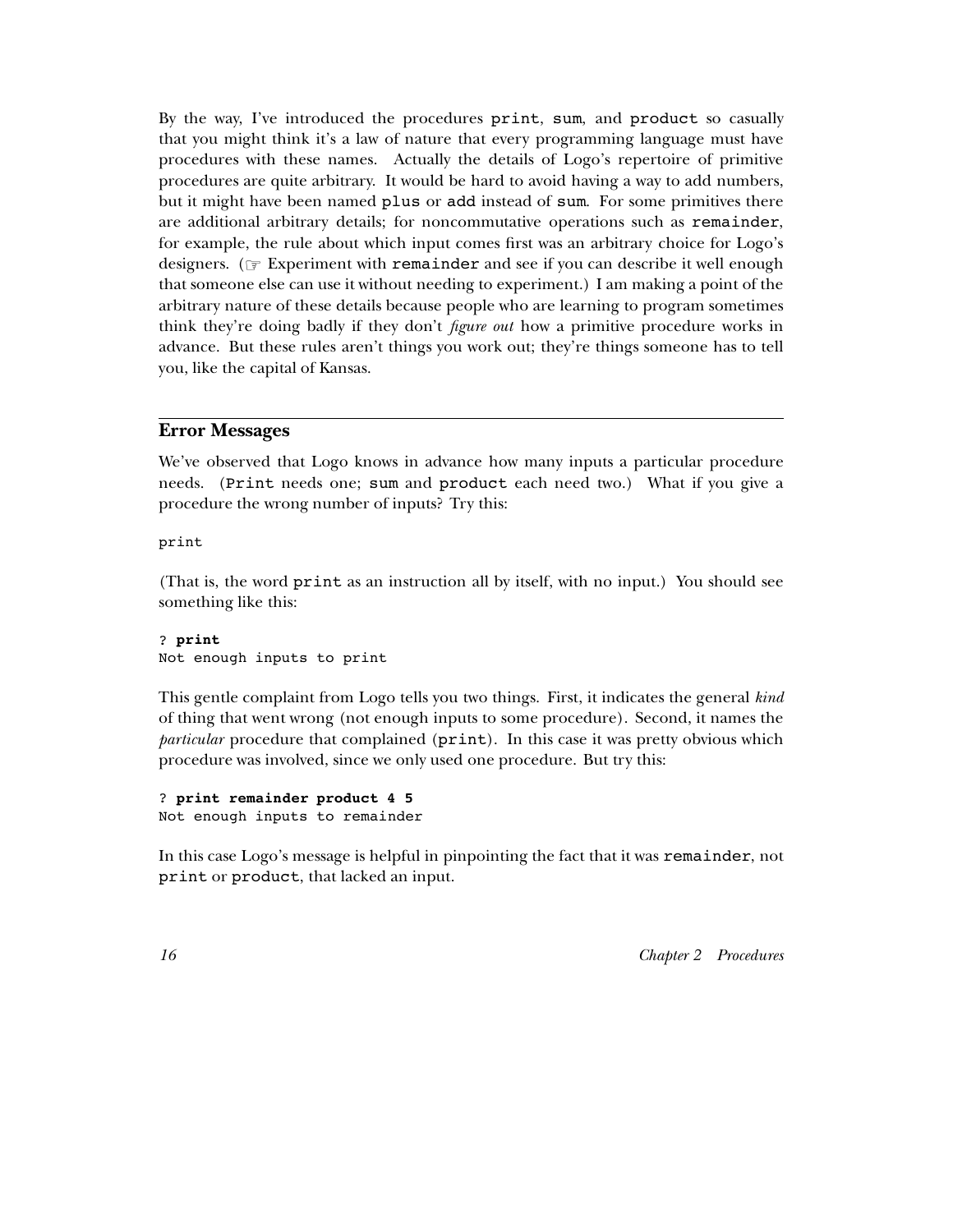The reason I'm beating this error message to death is that one of the most common mistakes made by beginning programmers is to ignore what an error message says. Some people get very upset at seeing this kind of message and just give up without trying to figure out the problem. Other people make the opposite mistake, breezing past the message without taking advantage of the detailed help it offers. Some smart people at M.I.T. put a lot of effort into designing Logo's error messages, so please pay attention to them.

What if you give a procedure too many inputs? Try this:

```
print 2 3
?
2
You don't say what to do with 3
```
Logo.) What happened here is that Logo carried out the instruction  ${\tt print}$  2, and then found the extra number 3 on the line. It would have been okay if we'd done something (The exact text of the message, by the way, may be slightly different in some versions of with the 3:

```
print 2 print 3
?
2
3
```
It's okay to have more than one instruction on the same line, as long as they are complete instructions.

# **Commands and Operations**

What's a "complete instruction"? Before I can answer that question, you have to understand that in Logo there are two kinds of procedures: commands and operations.

An *operation* is a procedure that computes a value and outputs it. Sum and  $\bm{\text{product}}$ are operations, for example.

such as printing something on the screen, moving a turtle, or making a sound. Print, A *command* is a procedure that does *not* output a value but instead has some *effect* then, is a command. Some commands have effects that are not apparent on the outside but instead change something inside the computer that might become important later in the program.

expressions as necessary to provide its inputs. An *expression* is something like sum 3 2 A complete instruction consists of the name of a command, followed by as many

*Commands and Operations 17*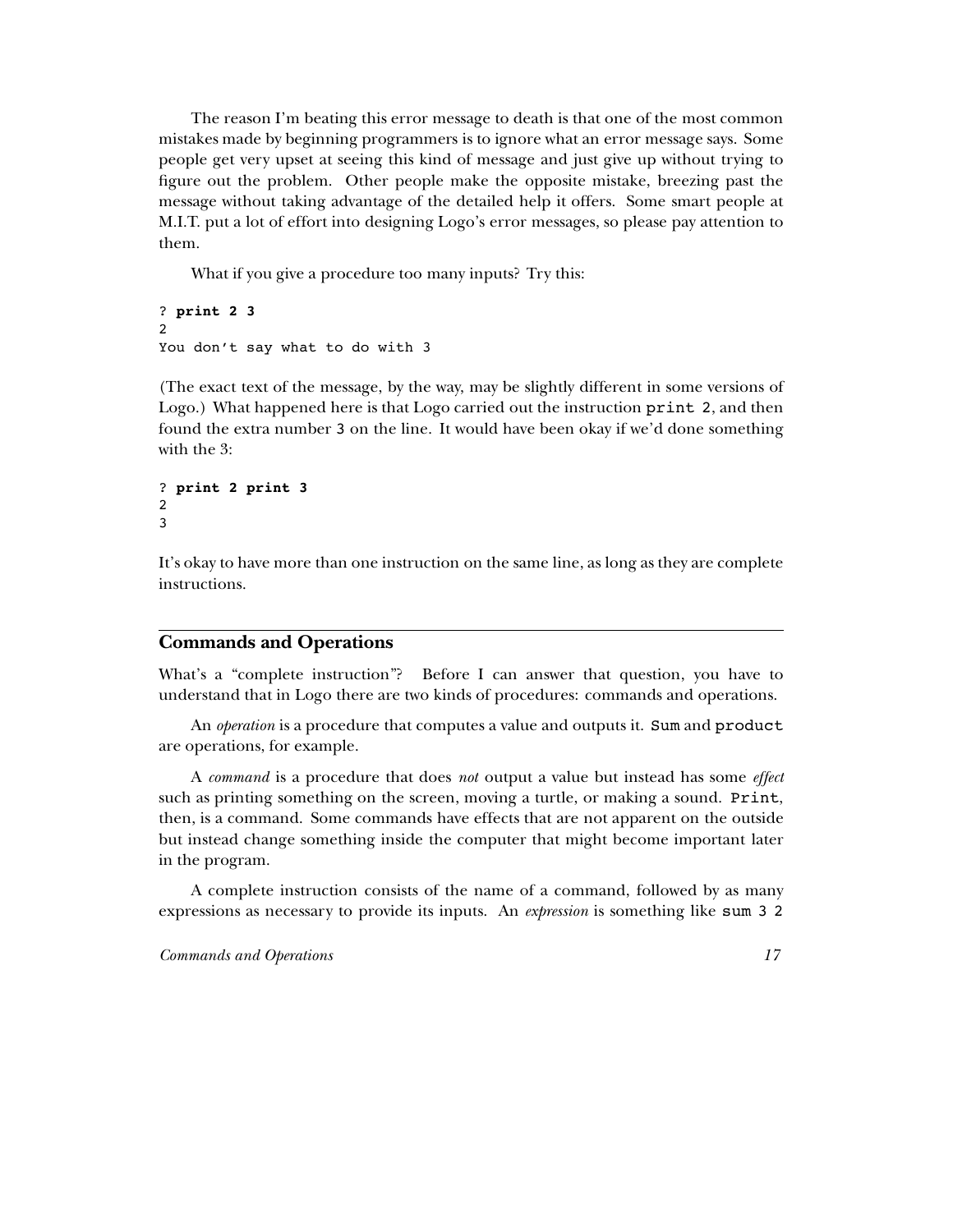or 17. Operations are used to construct expressions. More formally, an expression is example, the expression sum 3 2 consists of the operation name sum followed by two expressions, the number 3 and the number 2. Numbers are the only values we've seen one of two things: either an explicitly provided value such as a number, or else the name of an operation, followed by as many expressions as necessary to provide its inputs. For how to provide explicitly, but that's about to change.

## **Words and Lists**

but this time we're going to do it *carefully*! So far, our examples have been about numbers and arithmetic. Many people think that computers just do arithmetic, but actually it's much more interesting to use computers with other kinds of information. You've seen examples of text processing in Chapter 1,

Suppose you want Logo to print the word Hello. You might try this:

```
?
print Hello
I don't know how to Hello
```
Logo interpreted the word Hello as the name of a procedure, just as in the examples with print sum earlier. The error message means that there is no procedure named hello in Logo's repertoire.

print or sum or hello as names of procedures. In order to convince Logo to treat a word simply as itself, you must type a quotation mark (") in front of it: When Logo is evaluating instructions, it always interprets unadorned words such as

```
?
print "Hello
Hello
```
to *quote* something means to *prevent it from being evaluated.* (Another way to say the same thing is that *the thing evaluates to itself* or that its value *after* evaluation is the same as what it is *before* evaluation.) For example, we have already seen that in Logo, numbers are Here is why the quotation mark is used for this purpose in Logo: In computer science, automatically quoted. (It doesn't hurt to use the quotation mark with numbers, however.

```
?
print sum "2 "3
5
```
Logo is perfectly happy to add the quote-marked numbers.)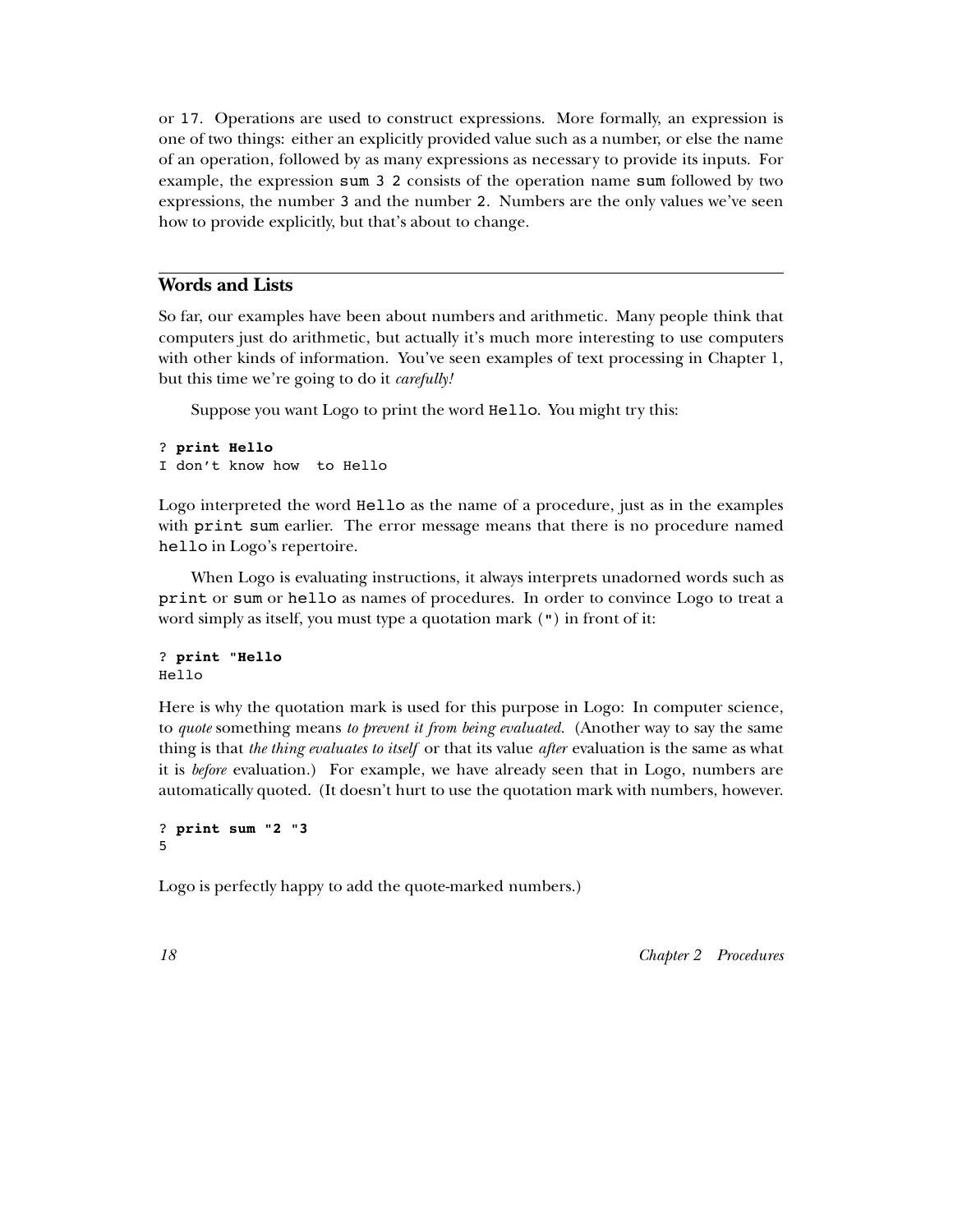the fact that a Logo *word* is a different idea from what would be called a *character string* (People who have programmed in some other language should note that quotation marks are not used in pairs in Logo. This is not just an arbitrary syntactic foible; it reflects in other languages. I urge you not only to program in Logo but even to think in Logo terminology.)

form a *list*. The easiest way to do this is to enclose the words in square brackets, which What if you want to print more than one word? You can combine several words to tells Logo to quote the list. That is, a list in brackets evaluates to the list itself:

```
? print [How are you?]
How are you?
```
(If square brackets quote a list, what does it mean to evaluate a list? Well, every instruction line you type to Logo is actually a list, which is evaluated by invoking the procedures it names. Most of the time you don't have to remember that an instruction is a list, but that fact will become very useful later on.)

is a word. For example, the first member is the word How. But the members of a list The list in the example above contains three *members*. In this example each member aren't required to be words; they can also be lists. The fact that a list can have another list as a member makes lists very flexible as a way of grouping information. For example, the list

```
[[cherry vanilla] mango [root beer swirl]]
```
second member is the word mango. A list like this can be represented using a *tree diagram*: contains three members. The first and third members are themselves lists, while the



*Words and Lists 19*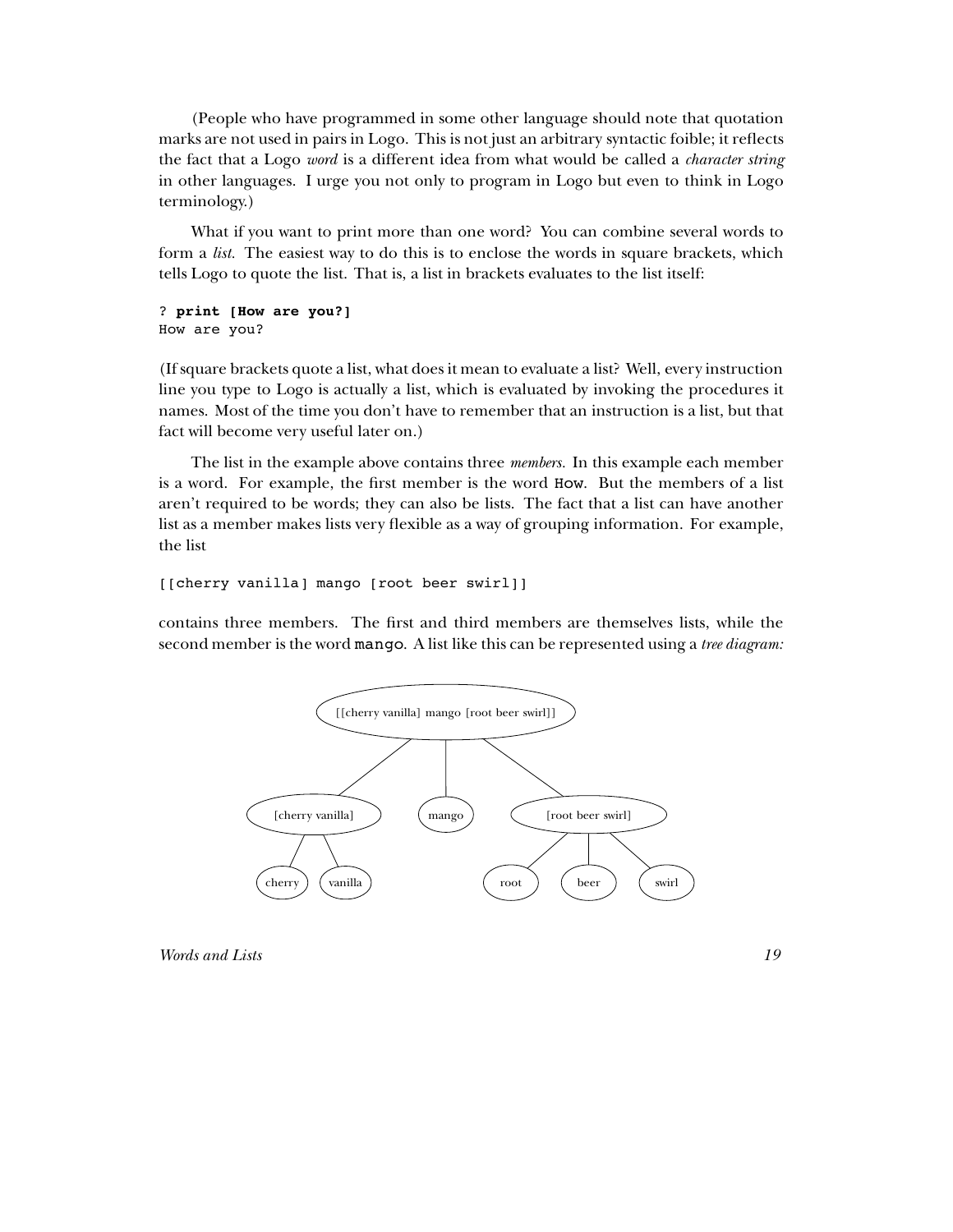the leaves labeled—the words that make up the smallest sublists: This diagram has the name "tree" because it resembles an upside-down tree, with a trunk at the top and branches extending downward. Often a tree diagram is drawn with only



*delimit* a list—that is, they show where the list begins and ends—and they also *quote* the the invocation of procedures. The brackets surround the list; they are not *part of the list*. Keep in mind that the square brackets in Logo serve two purposes at once: they list, so that Logo's evaluator interprets the list as representing itself and not as requesting (Similarly, the quotation mark that indicates a quoted word is not part of the word.)

list of words, such as [How are you?], is called a *sentence* or a *flat list*. (It's called "flat" are a special case of words.) The name I'll use for "either a word or a list" is a  $\mathit{datum.*}$  A Words and lists are the two kinds of information that Logo can process. (Numbers because the tree diagram only has one level, not counting the "root" at the top.) The name "sentence" is meant to suggest that flat lists are often, although not always, used to represent English sentences. A sentence is a special kind of list, just as a number is a special kind of word. We'll see other kinds of lists later.

### **How to Describe a Procedure**

My high school U.S. history teacher was very fussy about what he considered the proper way to color in outline maps. He would make us do them over if we used colors or shading techniques he didn't like. We humored him because he was a very good teacher in other ways; for example, he gave us original historical documents to read instead of boring textbooks.

I hope you will humor me when I tell you that there is a right way and a wrong way to talk about procedures. If I were teaching you in person, I'd be very understanding

<sup>\*</sup> Later we'll use a third kind of datum, called an "array."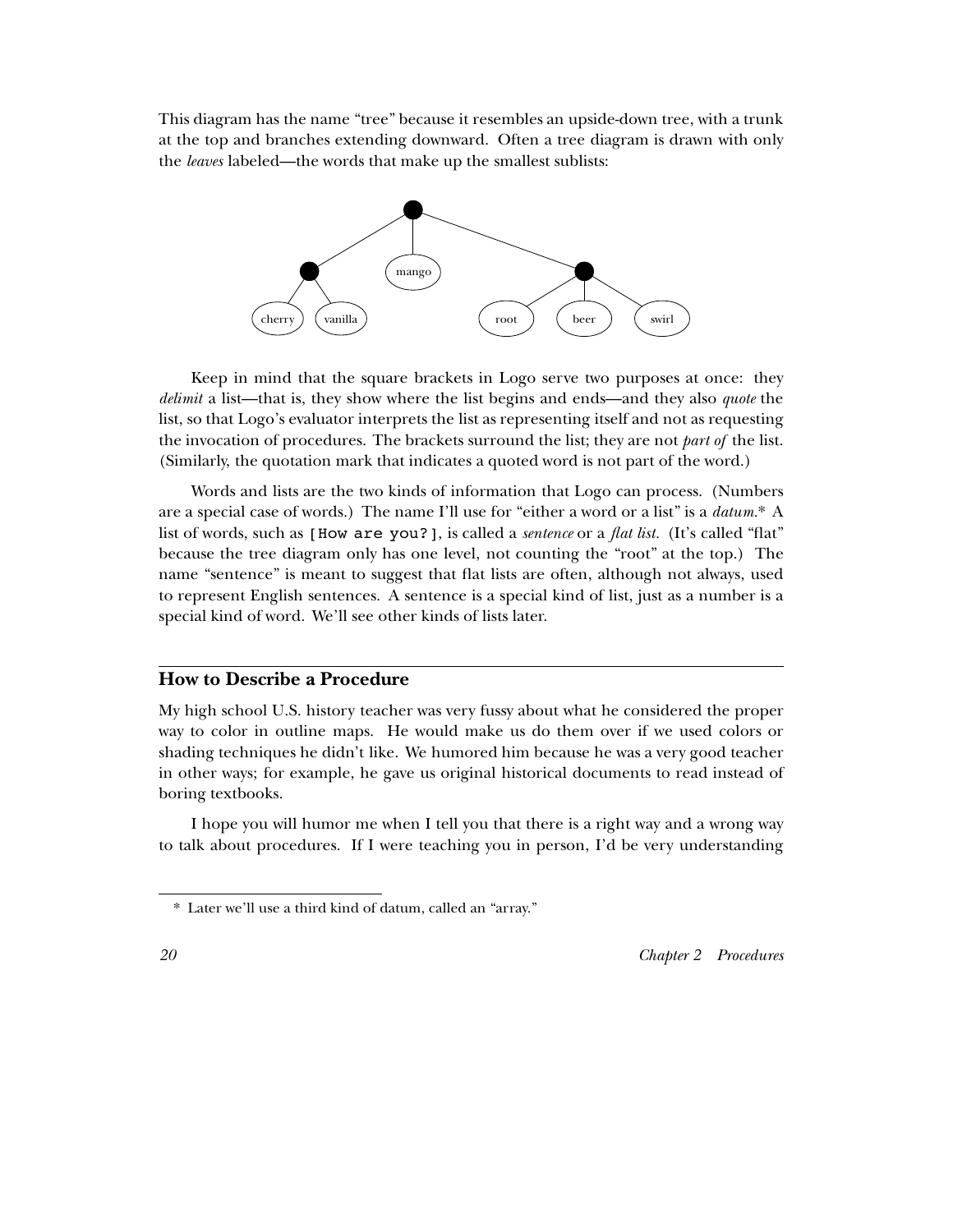about mistakes in your *programs*, but I'd hit you over the head (gently, of course) if you *descriptions.* were sloppy about your

Here is an example of the wrong way: "Sum adds up two numbers." It's not that this description isn't true but that it's inadequate. It leaves out too much.

Here is an example of the right way: "Sum is an operation. It has two inputs. Both inputs must be numbers. The output from sum is a number, the result of adding the two inputs."

Here are the ingredients in the right way:

- 1. Command or operation?
- 2. How many inputs?
- 3. What type of datum must each input be?
- 4. If the procedure is an operation, what is its *output?* If a command, what is its *effect*?

Another example: "The command print has one input. The input can be any datum. The effect of print is to print the input datum on the screen."

#### **Manipulating Words and Lists**

together. Words come apart into *characters,* such as letters or digits or punctuation marks. long.) Lists come apart into whatever data are the *members* of the list. A sentence, which Logo provides several primitive operations for taking data apart and putting data (A character is not a third kind of datum. It's just a word that happens to be one character is a list of words, comes apart into words.

First is an operation that takes one input. The input can be any nonempty datum. (In a moment you'll see what an empty datum is.) The output from first is the first member of the input if the input is a list, or the first character if the input is a word. Try these examples:

```
?
print first "Hello
H
?
print first [How are you?]
How
```
Butfirst is also an operation that takes one input. The input can be any nonempty datum. The output from butfirst is a list containing all but the first member of the

*Manipulating Words and Lists 21*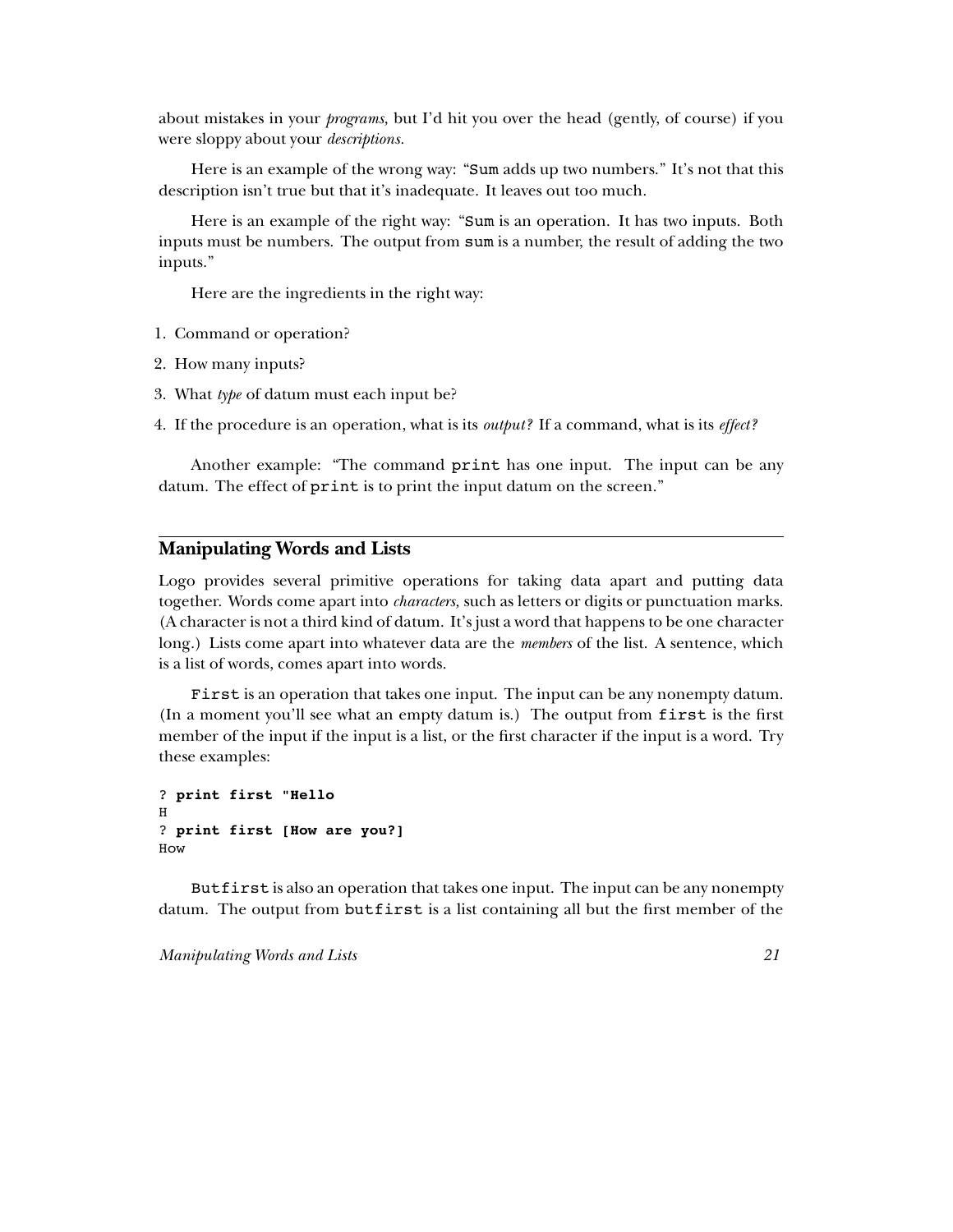input if the input is a list, or a word containing all but the first character of the input if it's a word:

```
?
print butfirst "Hello
ello
?
print butfirst [How are you?]
are you?
```
Notice that the first of a list can be a word, but the butfirst of any datum is butfirst of a datum with only one thing in it: always another datum of the same type. Also notice what happens when you take the

```
?
print butfirst "A
?
print butfirst [Hello]
?
```
In each case Logo printed a blank line. In the first case that blank line represents an empty word, a word with no characters in it. The second blank line represents an empty list, a list with no members. You can indicate the empty word in an instruction by using a quotation mark with a space (or the RETURN key to end the instruction) after it. To indicate an empty list, use brackets with nothing inside them:

```
?
print " print []
```
?

input to first or butfirst? Try it and see what happens. Do you understand why it doesn't make sense to use the empty word or the empty list as

You should also notice that the list  $[Hello]$  is not the same as the word "Hello. first or butfirst. They look the same when you print them, but they act differently when you take their

There are also primitive operations last and butlast. I'm sure you'll have no trouble guessing what they do. Try them out, then practice describing them properly.

This is probably a good place to mention that there are *abbreviations* for some Logo primitive procedures. For example,  $bf$  is an abbreviation for butfirst. Pr is an abbreviation for print. There isn't any abbreviation for first.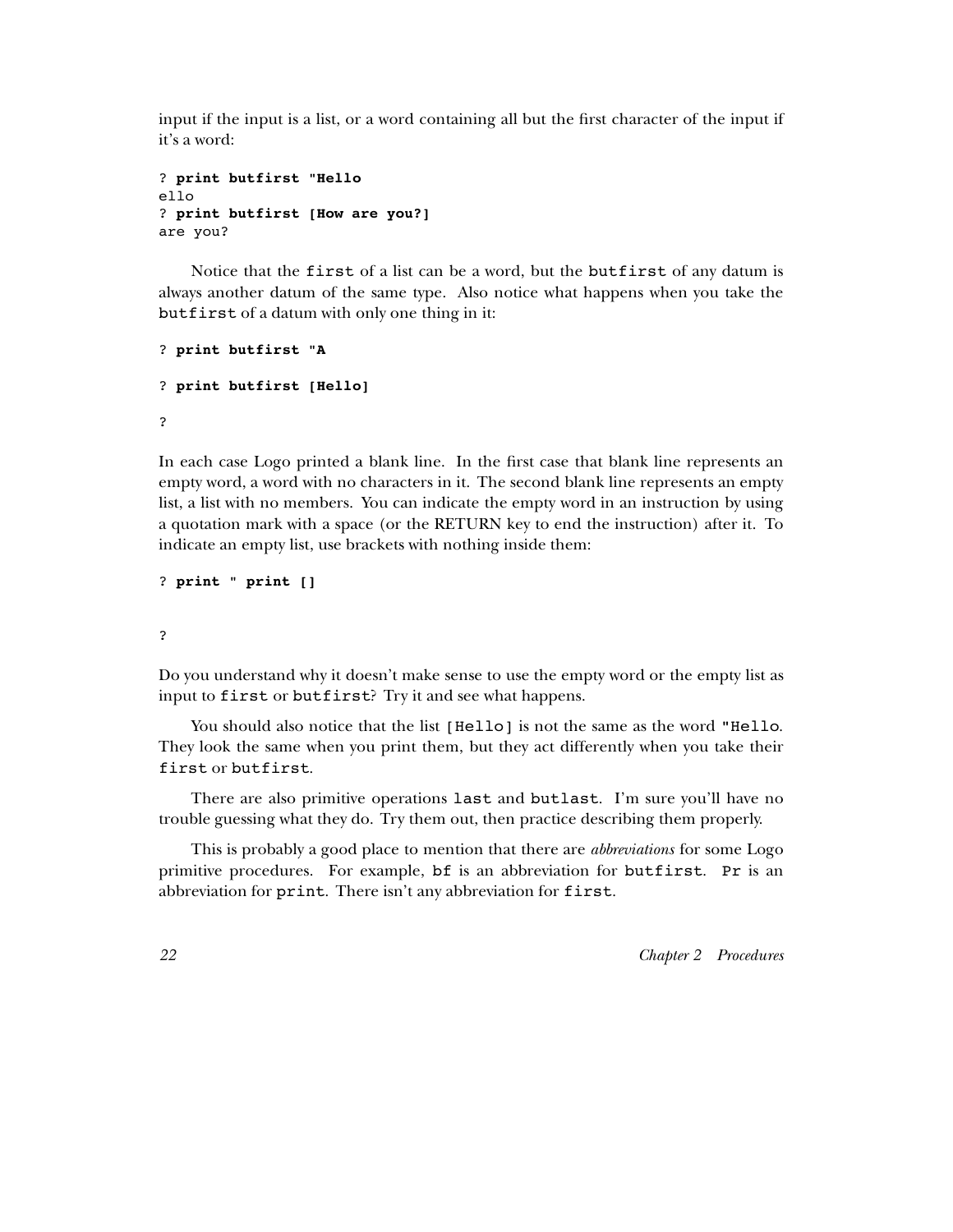can use the more general operation item with two inputs: a positive integer to indicate If you want to extract a piece of a word or list that isn't at the beginning or end, you which member to select, and a word or list. For example:

```
?
print item 3 "Yesterday
s
?
print item 2 [Good Day Sunshine]
Day
```
selectors. Logo also provides putting-together operations, or constructors. First, last, butfirst, butlast, and item are taking-apart operations, or

Sentence is a constructor. It takes two inputs, which can be any data at all. Its output is always a list.

Describing the output from sentence is a little tricky because the same procedure the output from sentence is a sentence concatenating (stringing together) the words serves two different purposes. The first purpose is the one suggested by its name: constructing sentences. If you use only words and sentences (flat lists) as inputs, then contained in the inputs. Here are some examples:

```
?
print sentence "hello "goodbye
hello goodbye
?
print sentence [this is] [a test]
this is a test
?
print sentence "this [is one too]
this is one too
?
print sentence [] [list of words]
list of words
```
lists as inputs, the output from **sentence** is a list in which the *members* of the first input and the *members* of the second input are concatenated: On the other hand, sentence can also be used to append two lists (flat or not). With

```
?
print sentence [[list 1a] [list 1b]] [[list 2a] [list 2b]]
[list 1a] [list 1b] [list 2a] [list 2b]
?
print sentence [flat list] [[not flat] [list]]
flat list [not flat] [list]
```
In the second example the output is a list with four members: two words and two lists.

Using a word as input to sentence is equivalent to using a list with that word as its single member. Sentence is the only primitive operation that treats words the same as

*Manipulating Words and Lists 23*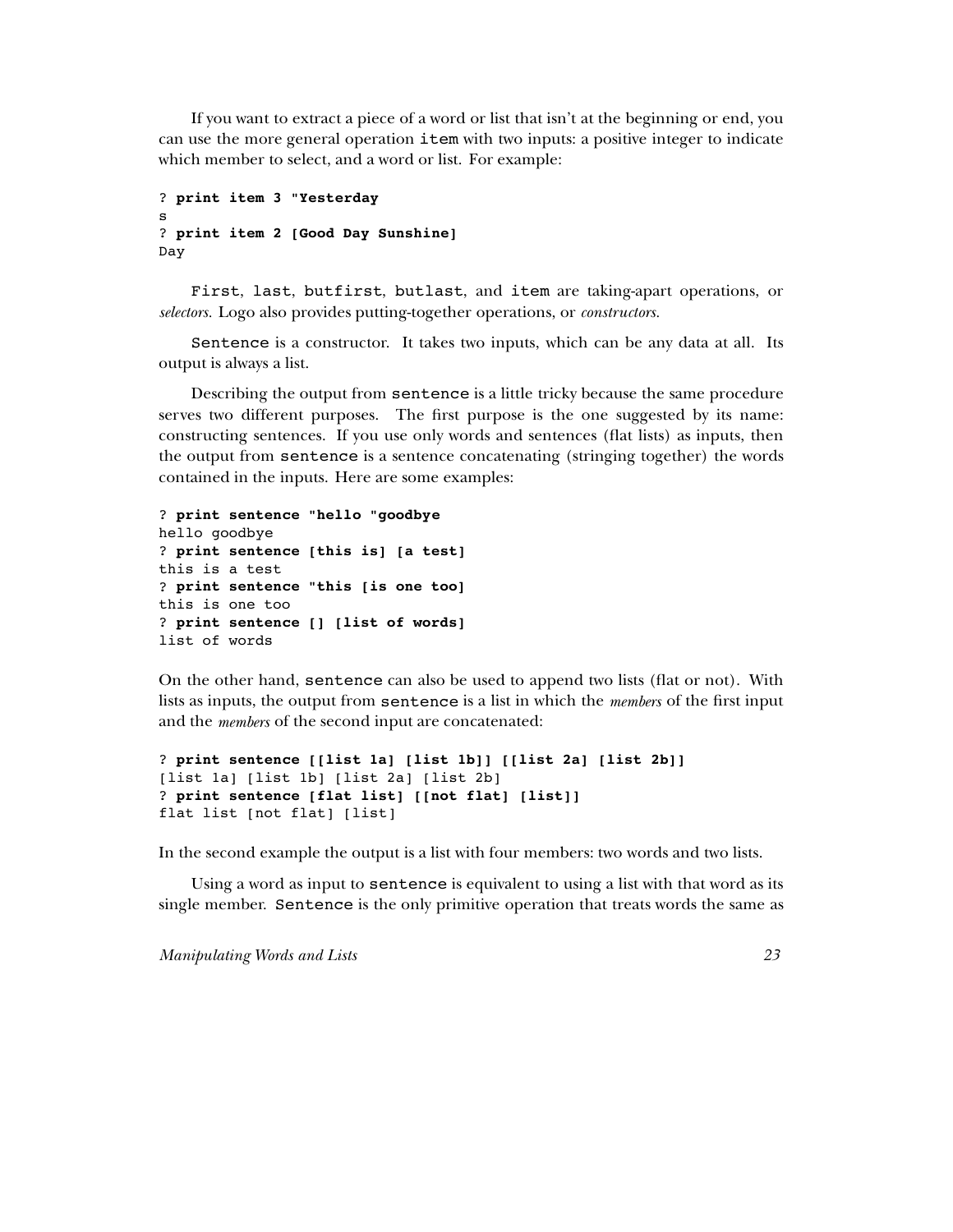single-word lists; you've seen from the earlier examples that  $\mathtt{first}$  and  $\mathtt{buffer}$  treat the word hello and the list [hello] differently.

Another constructor for lists is list. Its inputs can be any data; its output is a list whose members are the inputs—not the members of the inputs, as for sentence.

```
?
print list [this is] [a test]
[this is] [a test]
?
print list "this [is one too]
this [is one too]
?
print list [] [list of words]
[] [list of words]
```
Word is an operation that takes two inputs. Both inputs must be words. (They may be the empty word.) The output from word is a word formed by concatenating the characters in the input words:

```
?
print word "hello "goodbye
hellogoodbye
?
print word "now "here
nowhere
?
print word "this [is a test]
word doesn't like [is a test] as input
```
Selectors and constructors can be composed, in the same way we composed  ${\tt sum}$  and product earlier. See if you can work out what this example will do before you try it with the computer:\*

 $*$  The tilde  $(\sim)$  at the end of the first line is the notation used by Berkeley Logo to indicate that this and the following line should be understood as a single, long instruction line. It's somewhat analogous to the way a hyphen (-) is used in English text when a single word must be split between two lines. Berkeley Logo will also continue an instruction to the next line if a line ends inside parentheses or brackets, so another way to indicate a long instruction line is to enclose the entire instruction in parentheses, like this:

<sup>(</sup>print word word last "awful first butfirst "computer first [go to the store, please.])

Other Logo dialects have other rules for line continuation. (In some dialects everything you type is automatically taken as one big line, so you don't have to think about this.) In the book, I'll indent continuation lines, as above, to make it quite clear that they are meant to be part of the same instruction as the line above. But Logo doesn't pay attention to the indentation.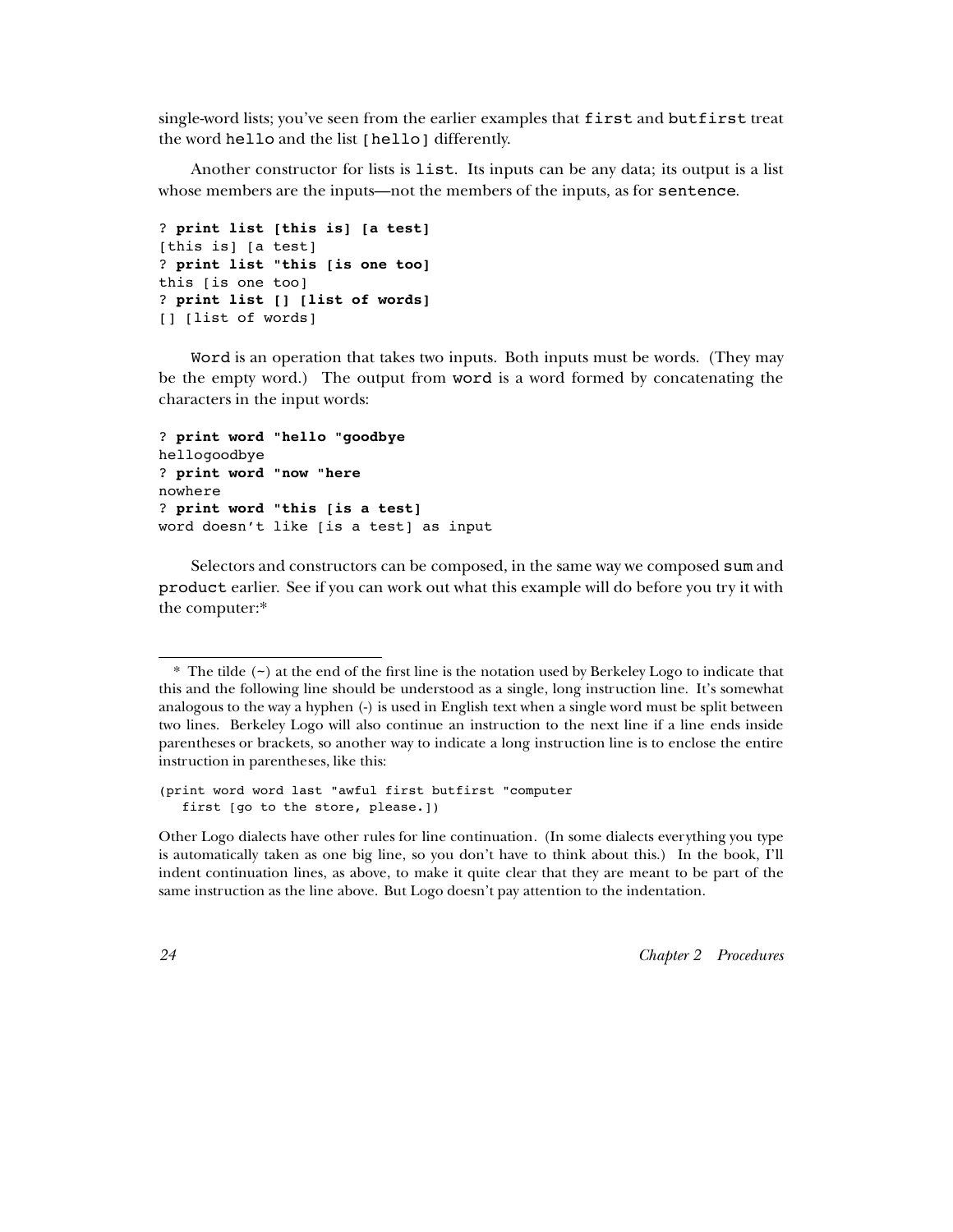print word word last "awful first butfirst "computer ~ first [go to the store, please.]

Here is how I'd analyze it.

- The input to print is the output from word.
- The first input to word is the output from word.
- The first input to (the second) word is the output from last.
- The input to last is the quoted word awful.
- The output from last is the word 1, which becomes the first input to the second word .
- The second input to the second word is the output from first.
- The input to first is the output from butfirst.
- The input to butfirst is the quoted word computer.
- The output from butfirst is the word omputer, which becomes the input to first.
- The output from first is the word  $\circ$ , which becomes the second input to the second word .
- The output from the second word is the word 10, which becomes the first input to the first word.
- The second input to (the first) word is the output from (the second) first.
- The input to first is the sentence [go to the store, please.].
- The output from first is the word go, which becomes the second input to the first word .
- The output from word is the word logo, which becomes the input to print.
- . Finally, print prints the word logo.

And here is the plumbing diagram:

*Manipulating Words and Lists 25*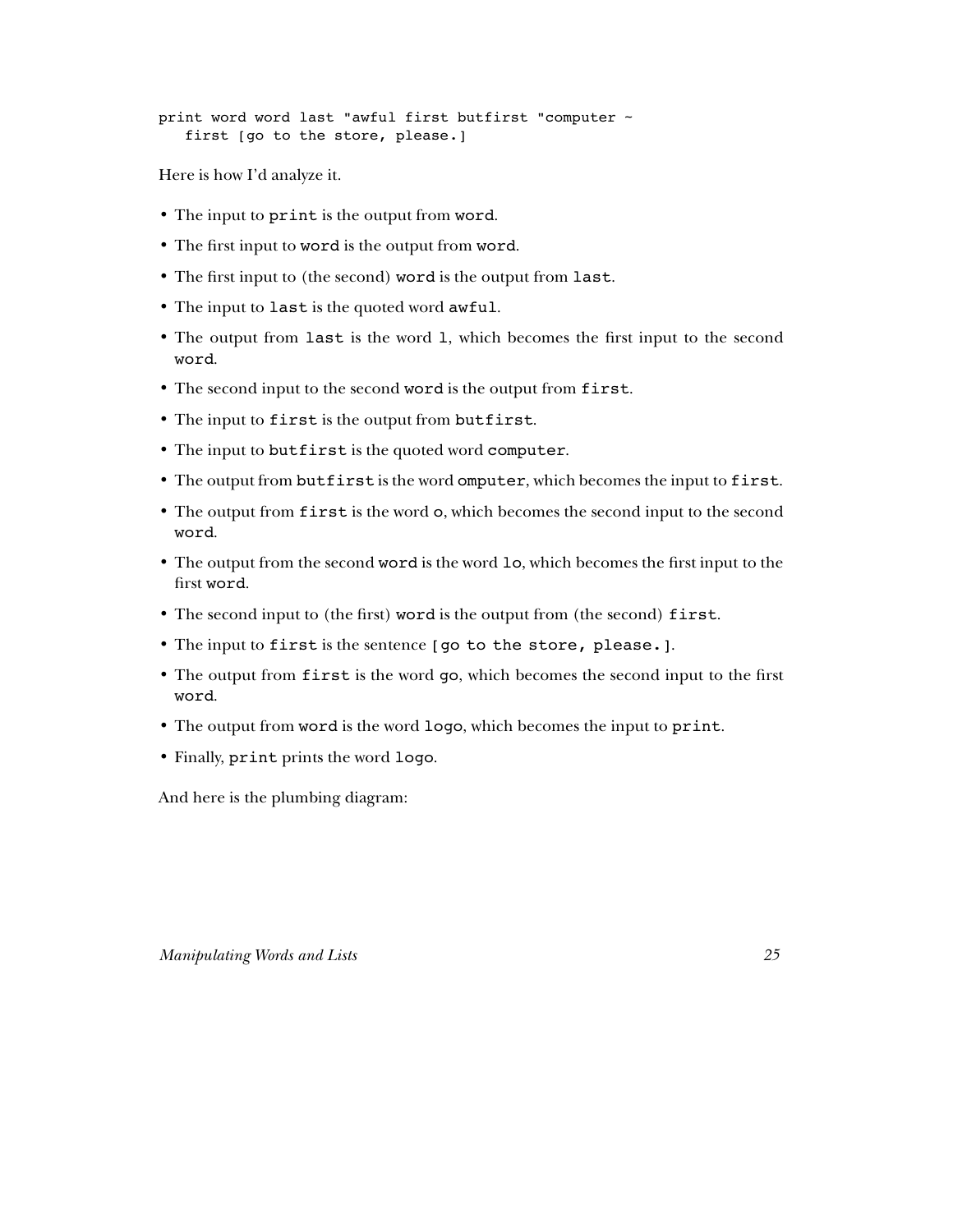

☞ If you made it through that, you should find it easy to predict what these instructions will do:

```
print butlast "tricky
print butlast [tricky]
print se bl "farm bl bl bl "output
print first butfirst "hello
print first butfirst [abc def ghi]
(print word bl "hard word bl bl first [very hard]
   last first [extremely hard])
```
Remember that numbers are words, so you can combine arithmetic operations with these word and list operations:

```
print word sum 2 3 product 2 3
?
print sum word 2 3 product 2 3
?
print sentence sum 2 3 word 2 3
?
56
29
5 23
```
Count is an operation that takes one input. The input can be any datum. The output from  $\mathtt{count}$  is a number, indicating the length of the input. If the input is a word, the output is the number of characters in the word. If the input is a list, the output is the number of members in the list.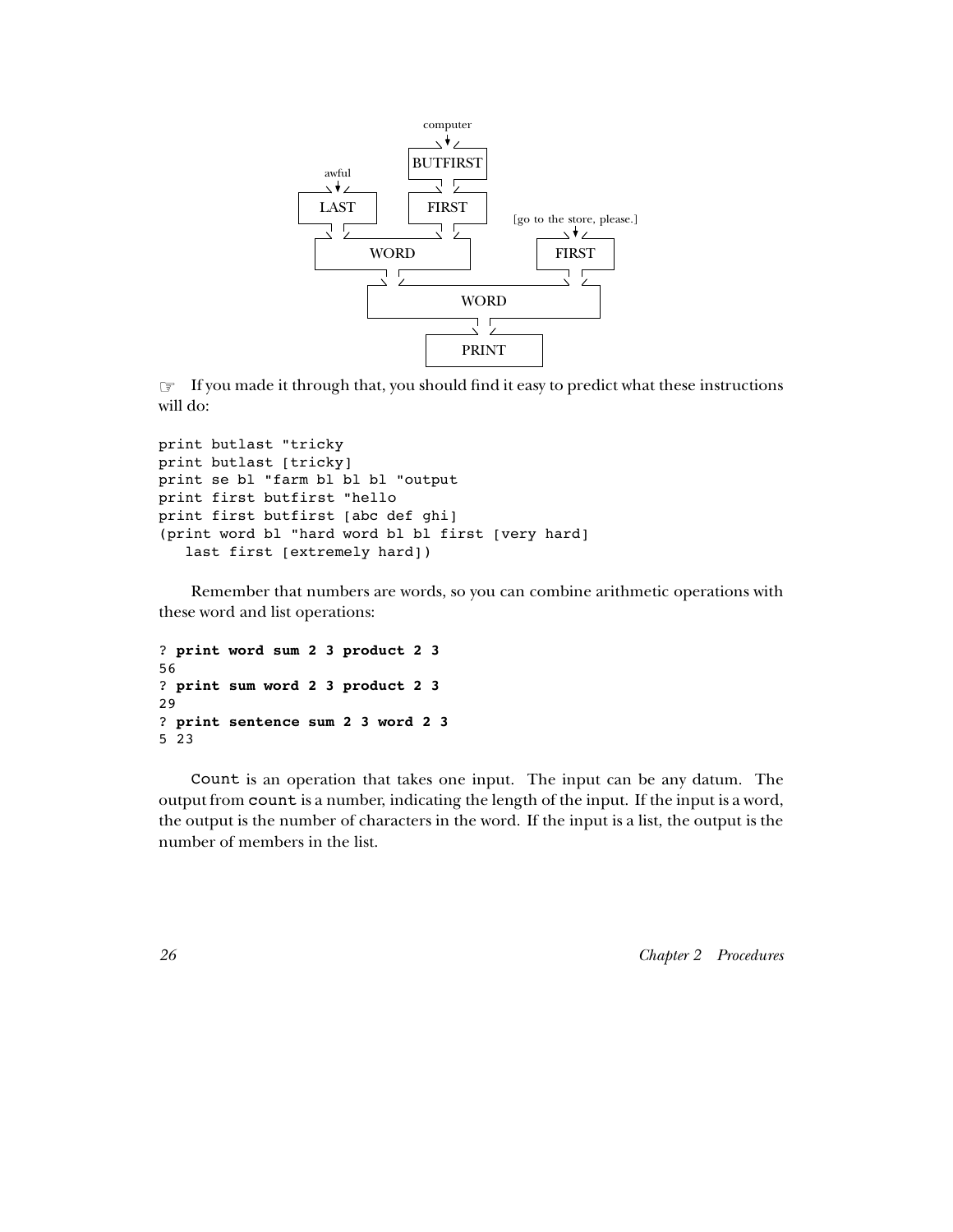```
?
print count "hello
5
?
print count [hello]
1
?
print count "
\Omega?
print count []
\Omega?
print word count "hello count "goodbye
57
?
print sum count "hello count "goodbye
12
```
## **and Print Show**

like the hi procedure of Chapter 1, print prints only the members of a list, without Because lists are often used to represent English sentences in conversational programs enclosing brackets. This behavior could be confusing if a list contains only one member:

```
?
print [aardvark]
aardvark
?
print "aardvark
aardvark
```
actually quite different, as we can see if we use them as inputs to  $\mathtt{first:}$ There is no visible difference between a word and a one-word list. But the two values are

```
?
print first [aardvark]
aardvark
?
print first "aardvark
a
```
The  ${\tt first}$  of a sentence is its first word, even if it has only one word, but the  ${\tt first}$  of a word is its first letter.

show that displays brackets around lists:To help distinguish words from lists, Logo has another printing command called

*and 27* Print and Show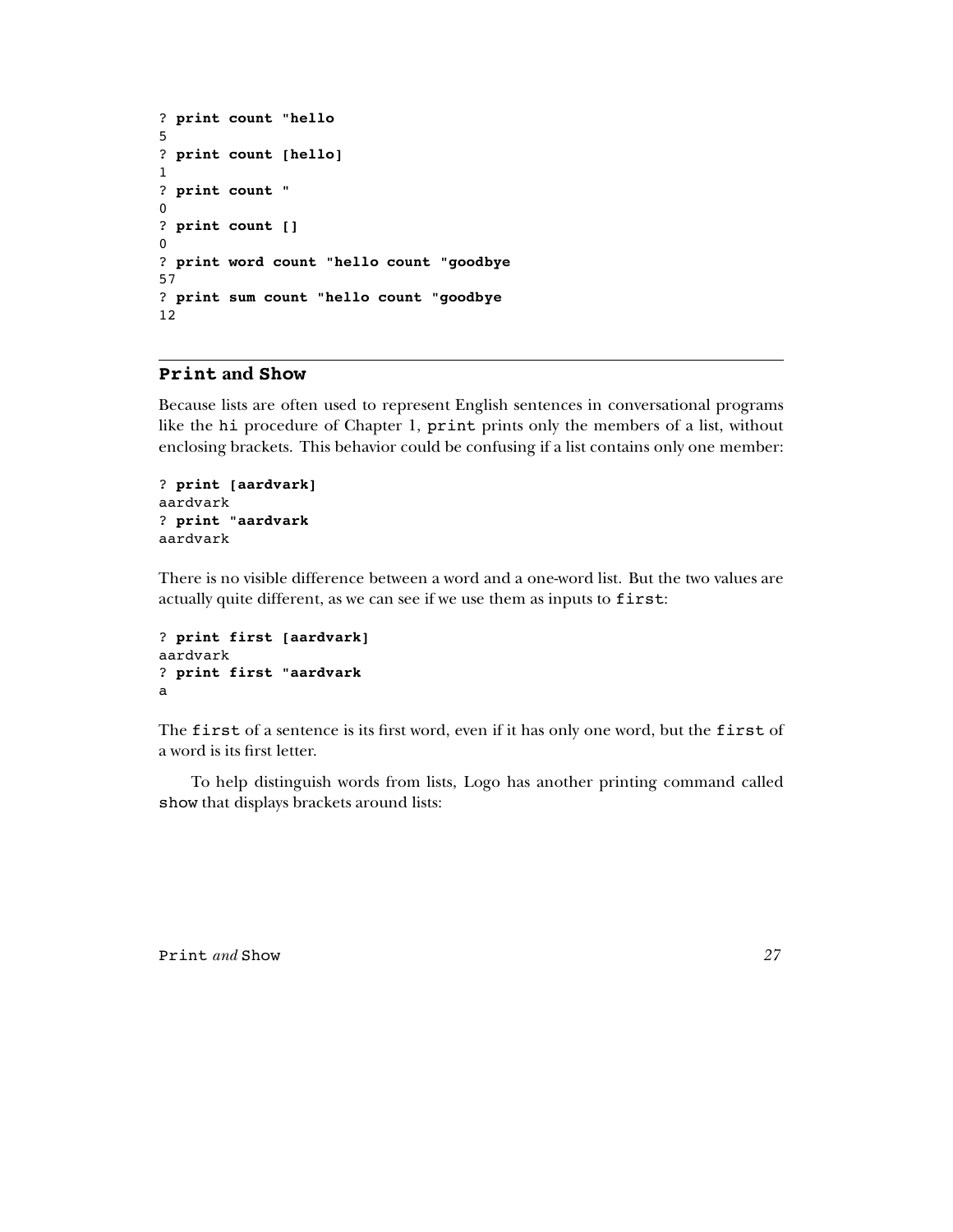```
show [aardvark]
?
show "aardvark
?
show sentence [this is] [an example]
?
show list [this is] [an example]
?
[aardvark]
aardvark
[this is an example]
[[this is] [an example]]
```
Use print if your program wants to carry on a conversation with the user in English. Use show if you are using lists to represent some structure other than a sentence.

## **Order of Evaluation**

You may hear people say something like this: "Logo evaluates from right to left." What they mean is that in an instruction such as

print first butfirst butfirst [print the third word] butfirst [print the third word] butfirst [the third word] first [third word] print "third Logo first evaluates and next evaluates and then and finally

be invoked *before* Logo can know the appropriate input values for the procedures farther In other words, the procedures named toward the right end of the instruction line must to the left.

This right-to-left idea can be a useful way of helping you understand evaluation in Logo. But you should realize that it's not quite true. It only works out that way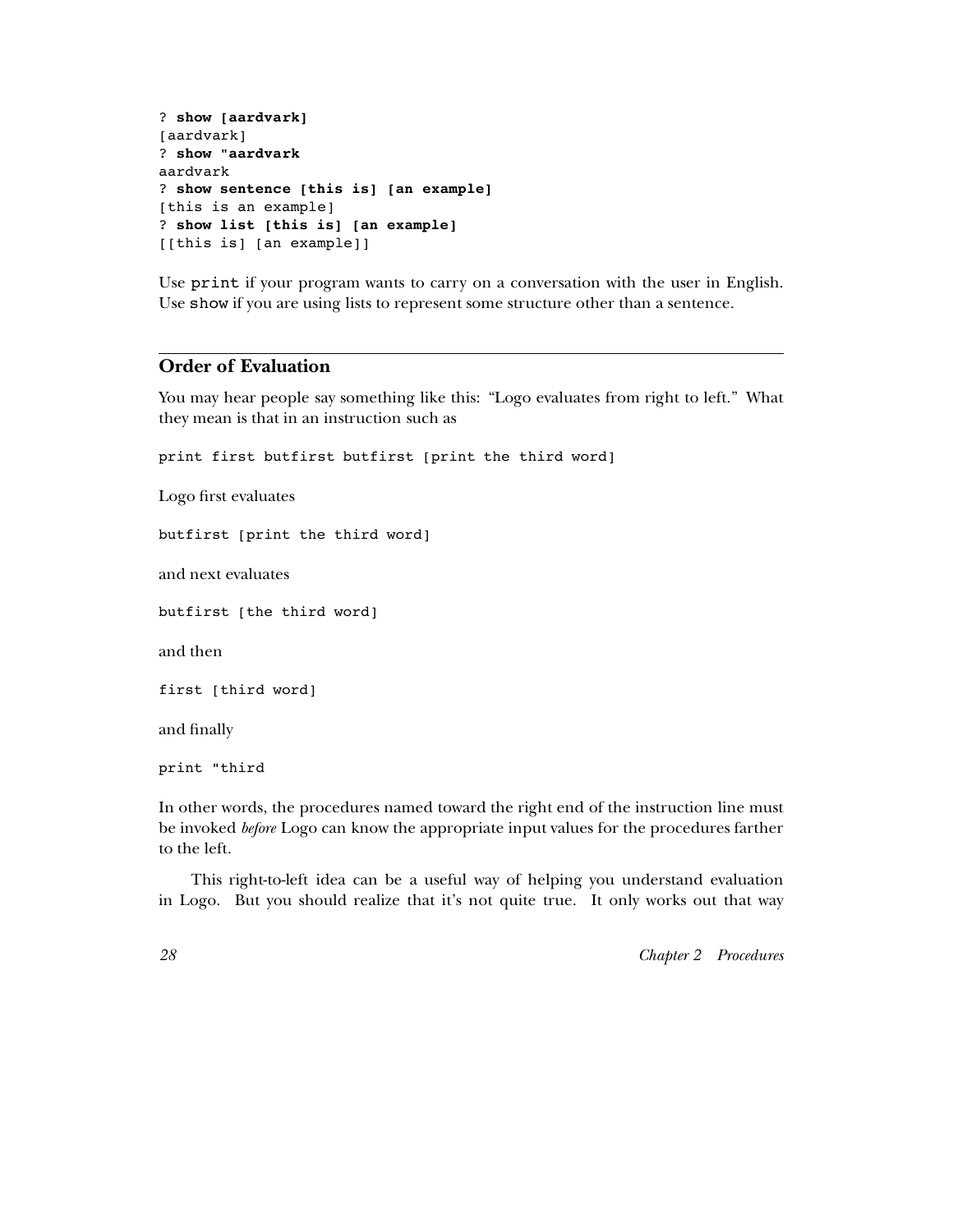two-input procedures such as **word** or **sum** are used, you'll see that Logo really does read if the instruction line contains only one instruction and each procedure used in that instruction takes only one input. If you look back at one of the examples in which the instruction line from left to right. And if there are two instructions on the same line, the one on the left is evaluated first.

the example just above, the evaluation of first and butfirst is *part of* the evaluation of print. The reason for the seeming right-to-left evaluation is that Logo can't *finish* evaluating But Logo *starts* evaluating an instruction line by looking at the first word on the line. In a procedure invocation until it has collected and evaluated the inputs to the procedure.

# **Special Forms of Evaluation**

So far, the evaluation process has been very uniform. Logo looks at the first word of an instruction and interprets that word as the name of a procedure. Logo knows how many inputs each procedure requires. It then evaluates as many expressions as necessary to assign values to those inputs. The expressions are evaluated the same way: Logo looks at the first word.. . and so on.

Although this evaluation process is perfectly general, Logo also provides a couple of special forms of evaluation to make certain things easier to type. (The computer science terminology for such a special case is a "kludge." The letter "u" in this word is pronounced as in "rude," not as in "sludge.")

One special case is that Logo provides *infix arithmetic* as well as the *prefix arithmetic* we've used so far. That is, you can say

print 2+3

instead of

print sum 2 3

In other words, 2+3\*4 (the asterisk represents multiplication) means 2+(3\*4), while 2\*3+4 means (2\*3)+4. You should take note that this issue of precedence doesn't arise When you use infix operations, the usual rules of precedence apply: multiplications and divisions are done before additions and subtractions unless you use parentheses. when prefix operations are used.

☞ For example, look at these expressions:

*Special Forms of Evaluation 29*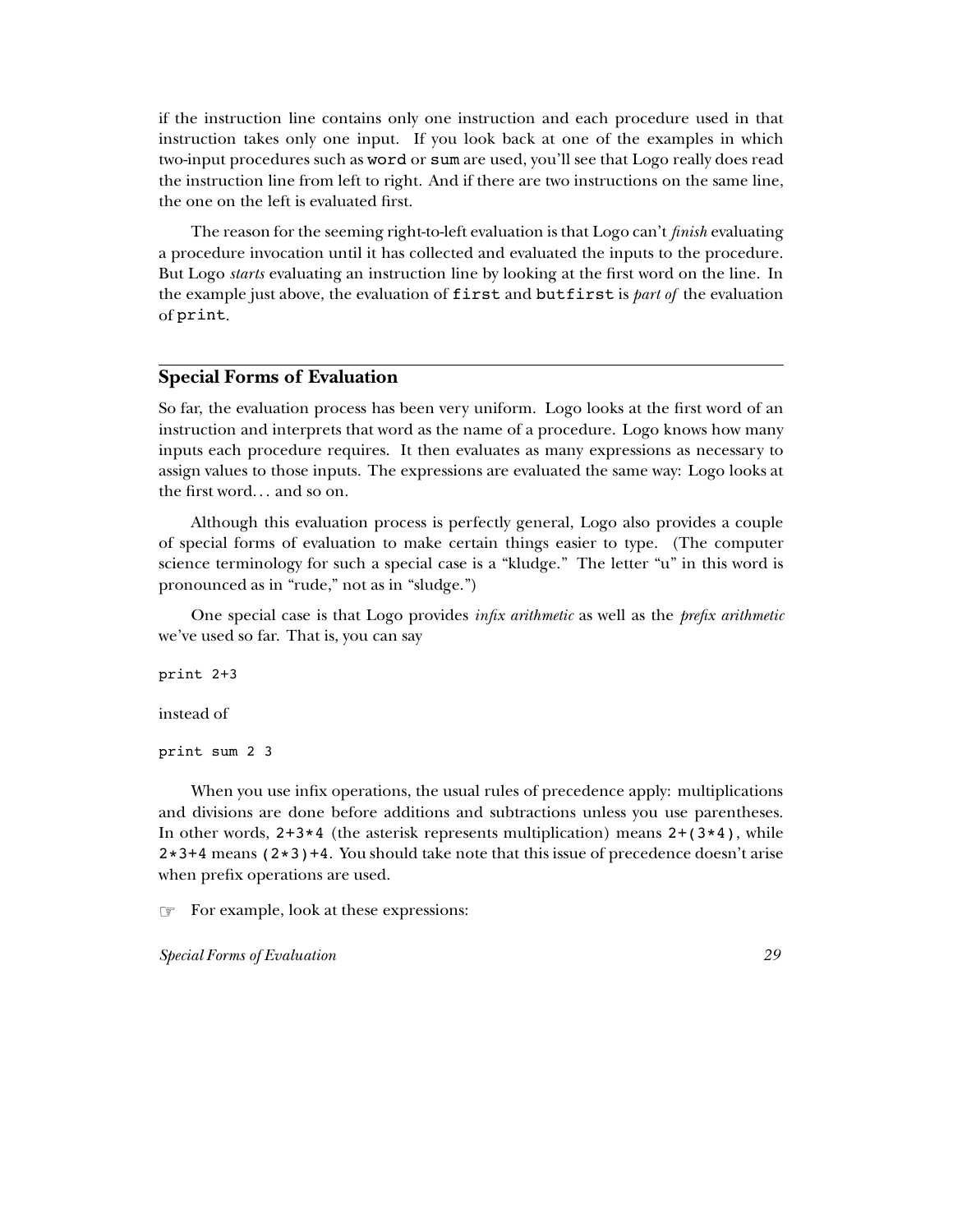```
sum 2 product 3 4
product sum 2 3 4
sum product 2 3 4
product 2 sum 3 4
```
example, is equivalent to 2+3\*4. Try converting the others to infix form. Which ones Each of these indicates precisely what order of operations is desired. The first, for require parentheses?

The second special form of evaluation is that certain primitive procedures can be given extra inputs, or fewer inputs than usual, by using parentheses around the procedure name and all its inputs. Here are some examples:

```
print sum 2 3 4
?
print (sum 2 3 4)
?
show (list "one)
?
show (list)
?
5
You don't say what to do with 4
9
[one]
[]
```
Sum, product, word, list, sentence, and print can be used with any number of inputs.

By the way, it is always permitted to enclose a procedure name and its inputs (the correct number of them!) in parentheses, even when it's not necessary, to make the instruction more readable. One of the earlier illustrations, for example, might be easier to read in this form:

```
print word (word (last "awful) (first butfirst "computer)) ~
   (first [go to the store, please.])
```
in algebra. In algebra you say  $f(x)$ . In Logo you would express the same idea as  $(f x)$ . Notice that Logo's placement of parentheses is different from the function notation used

### **Writing Your Own Procedures**

With these tools, you are ready to begin writing new procedures. Type this:

to hello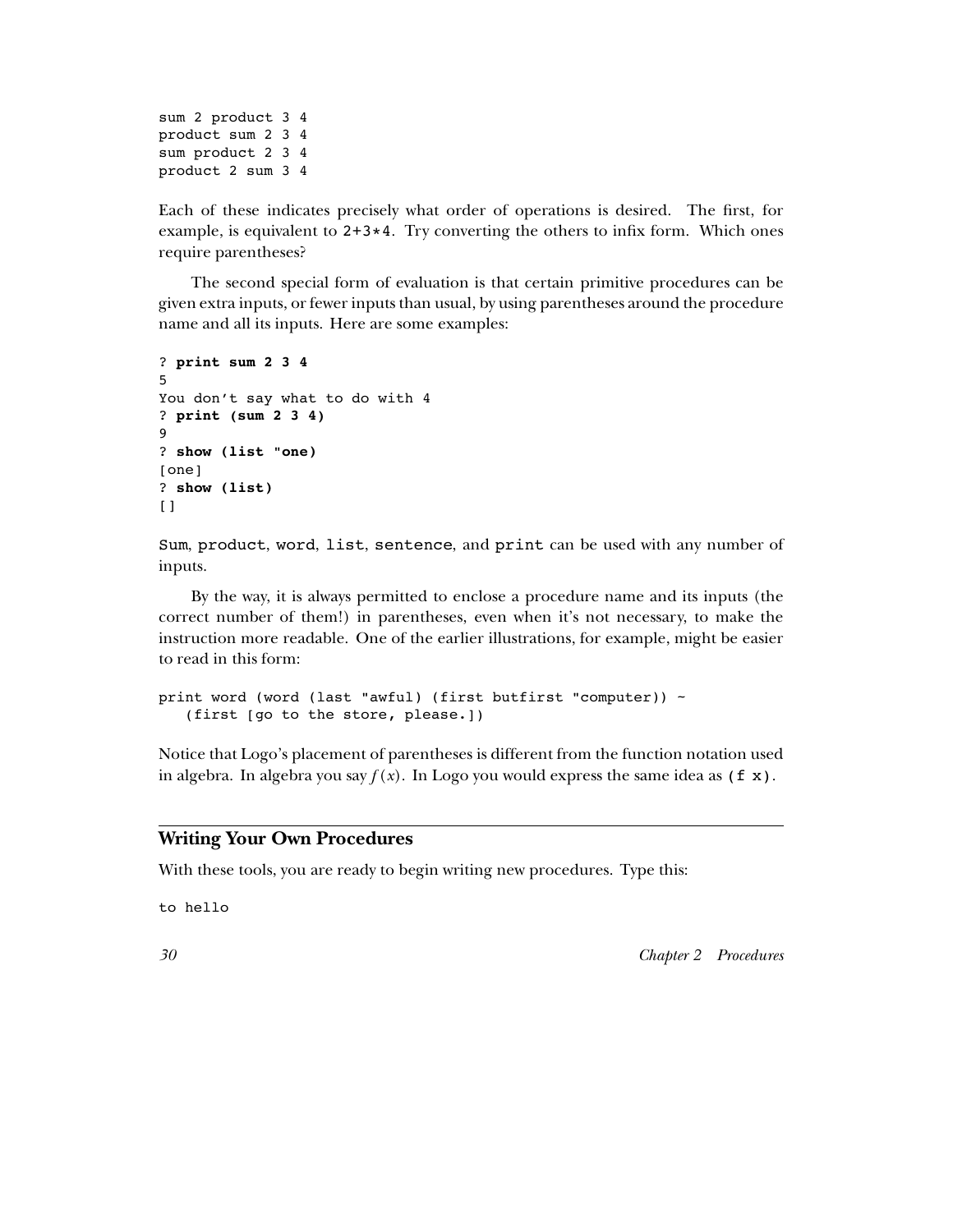To is a command, but it's a very special one. It's the only one that does not evaluate its inputs. Remember earlier when we said

```
print Hello
```
and Logo complained that it didn't know how to He110? Well, to doesn't make that kind of complaint. Instead it prepares to have you *teach it how* to hello. (That's why to is called to!) What you should see on the screen is something like this:

```
to hello
?
\rightarrow
```
named hello. Continue like this: Instead of a question mark, Logo has printed a greater-than symbol as the prompt. This special prompt warns you that whatever instructions you type won't be carried out immediately, as usual. Instead Logo remembers what you type as part of the procedure

```
print "Hello
>
print [This is Logo speaking.]
>
print [What's new?]
>
end
>
?
```
The word end isn't the name of a procedure. It's a special signal to Logo that you're finished defining the procedure <code>hello.\*</code>

Now you can try out your new procedure:

**hello** ? Hello This is Logo speaking. What's new?

*Writing Your Own Procedures 31*

are defining a procedure. When you see the greater-than prompt, Logo *does not evaluate* the lines has an *immediate* effect: It ends the procedure definition and returns to the question-mark prompt \* Why can't we simply think of end as the name of a procedure, just as print is? This is a you type. It simply remembers those lines as part of the procedure you're defining. If <code>end</code> were a procedure, it wouldn't be evaluated right away, just as those print instructions aren't evaluated right away. It, too, would be remembered as part of the definition of <code>hello</code>. Instead, typing <code>end</code> minor point, but one that you can use to test your understanding of what's going on while you that allows interactive evaluation.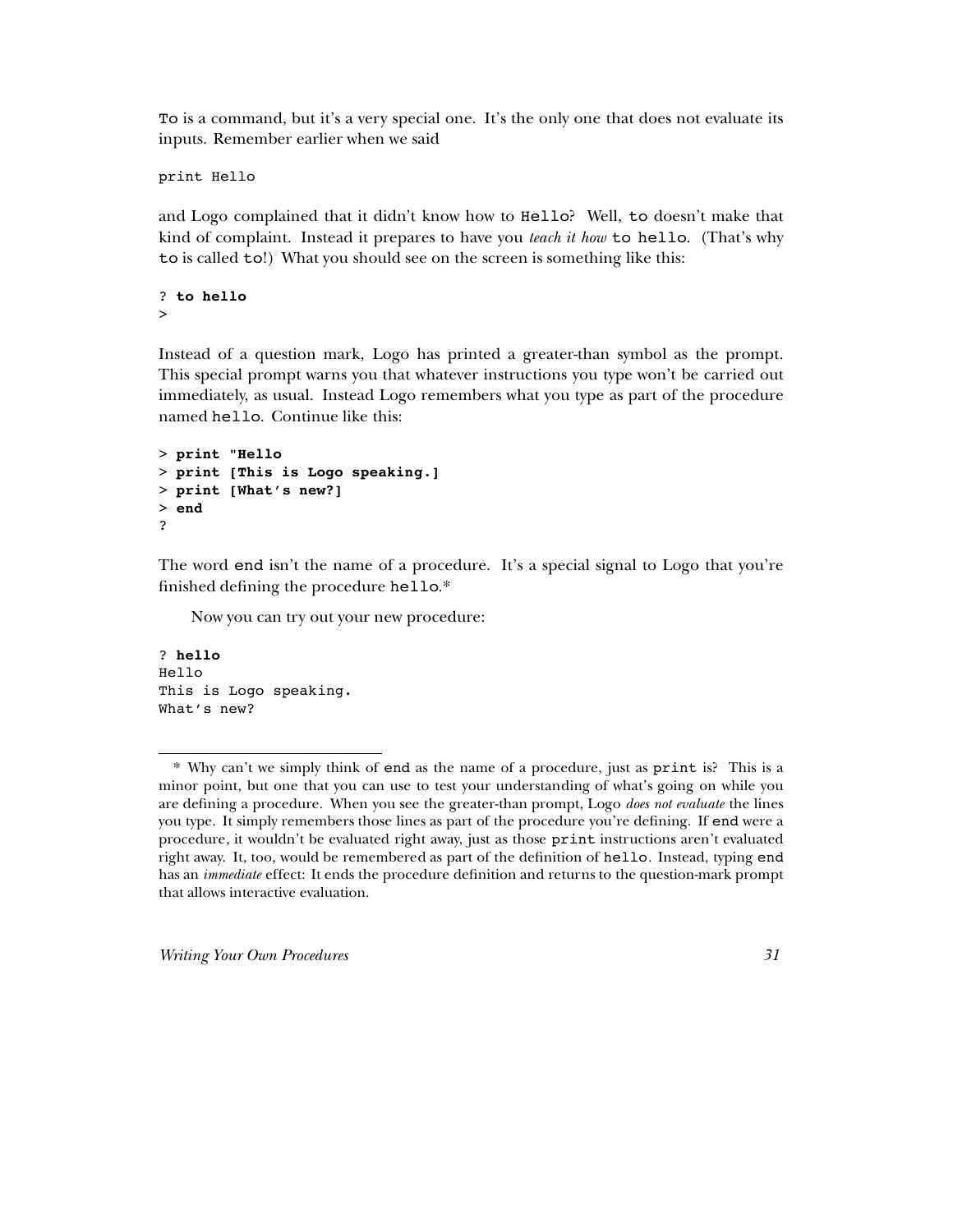po (for Print Out) takes one input, a word or a list. The input is either the name of a procedure (if a word) or a list of names of procedures. The effect of po is to print out You can also examine the procedure itself by asking Logo to print it out. The command the definition(s) of the procedure(s) named by the input. Here is an example:

```
po "hello
?
to hello
print "Hello
print [This is Logo speaking.]
print [What's new?]
end
?
```
Unlike to, but like all other Logo procedures, po *does* evaluate its input. That's why the word hello must be quoted in this example.

In a procedure definition the line starting to is called the *title line*. The lines occasions to talk about the line containing only the word end, but just in case, we'll call containing instructions are, naturally, called *instruction lines*. We won't have many *end line.* it the

The command  $\mathsf{pops}$  (for Print Out ProcedureS) takes no inputs. Its effect is to print out the definitions of all the procedures you've defined. The command pots (for Print Out TitleS) also takes no inputs and prints out only the title lines of all the procedures you've defined.

write yourself, such as <code>hello</code>. They use the word "primitive" as a noun, to mean things like print and butfirst. They say things like "Logo instructions are made up of evaluates that name by invoking the procedure. It's okay to say "Last is a primitive" as an abbreviation for "Last is a primitive procedure," as long as you know what you're procedures and primitives." This is a big mistake. The procedures you write are *just like* Some writers and teachers reserve the word "procedure" to refer only to ones you the procedures Logo happens to know about in the first place. It's just that somebody else wrote the primitive procedures. But you use your own procedures in exactly the same way that you use primitive procedures: you type the name of the procedure and Logo talking about.

☞ Try defining more procedures. You'll find that you don't have quite enough tools yet to make your procedures very interesting; the main problem is that yours don't take inputs, so they do exactly the same thing every time you use them. We'll solve that problem in the next chapter.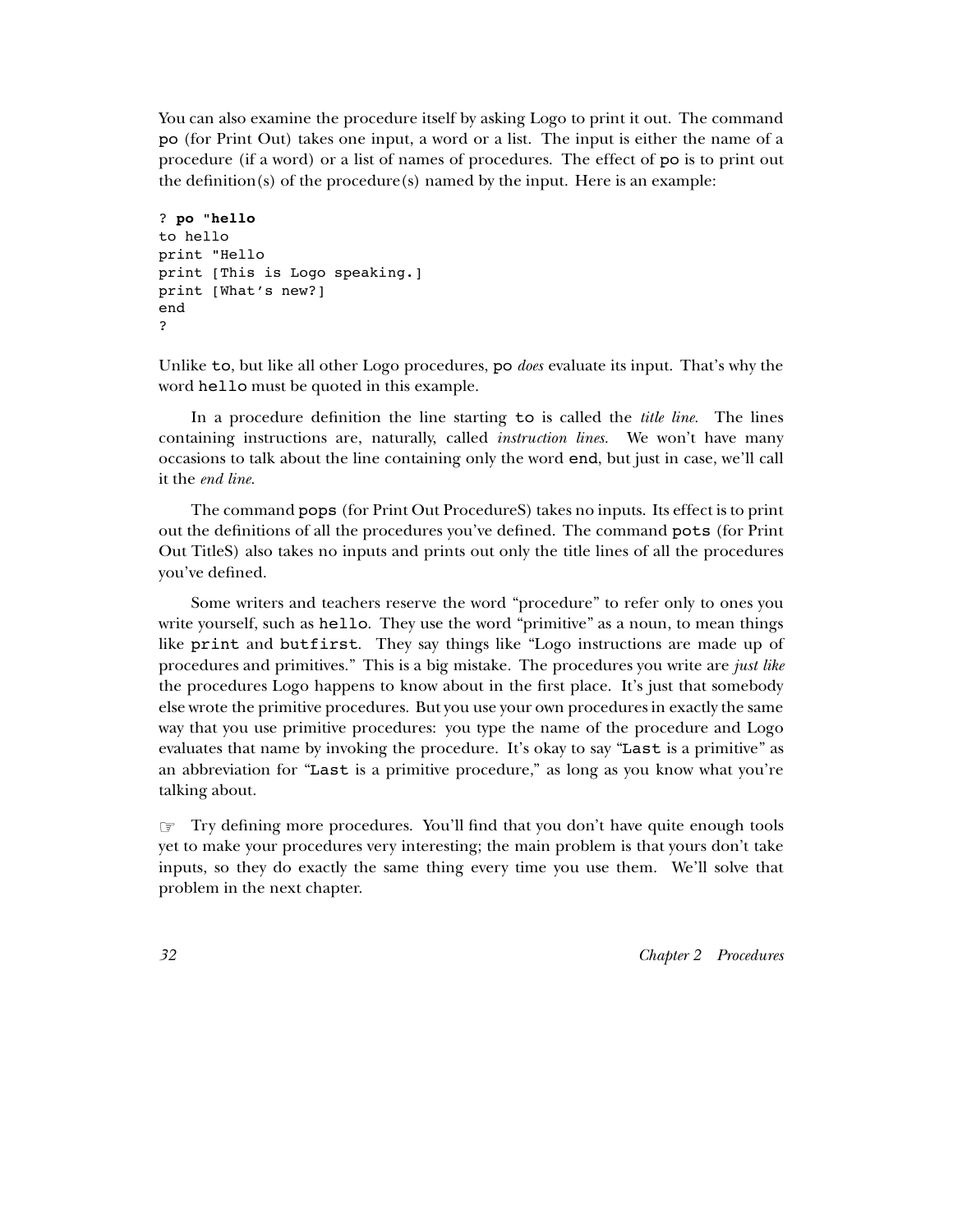## **Editing Your Procedures**

As you may remember from earlier experiences, Logo includes an *editor*, a program that allows you to make corrections to a procedure you've defined. You can also use the editor to write procedure definitions in the first place. The editor works slightly differently in each version of Logo, so you should consult the manuals for your own computer (or Appendix A, for Berkeley Logo) to review the details.

By the way, when you're learning about the edit command, don't forget that it procedures in the input to edit, you can have them all visible at once while you're can accept a list of procedure names as input, not only a single word. By listing several editing, and you can copy instructions from one to another. This is a powerful capability of the Logo editor, which beginners often neglect.

to directly. (Don't get confused about that last sentence; of course you type to when something else, you may occasionally find it simpler to use to rather than wait for an Once you've gotten familiar with the Logo editor, you'll probably find yourself wanting to use it all the time, and you'll rarely choose to define a procedure by invoking you're using the editor, but you don't type it as a command to the Logo interpreter in response to a question mark prompt.) The editor makes it much easier to correct typing mistakes. Nevertheless, if you need to define a short procedure in the middle of doing editor to start up.

#### **Syntax and Semantics**

Except for the special case of  $\tau$ o, all Logo instructions follow the same rules about the procedure call. These are called *syntax* rules. The rules pay no attention to what any procedure; those aspects of a program are called its *semantics*, which is a fancy word for meaning of punctuation and about which subexpression provides an input to which particular procedure means, or what inputs might or might not be sensible for that "meaning." You might say that Logo's plumber, the part of Logo that hooks up the plumbing diagrams, doesn't know anything about semantics. So, for example, if you make a mistake like

```
print item [john paul george ringo] 2
```
and get a Logo error message, you might feel that it's obvious what you meant—and it would be, to another person—and so Logo should have figured it out and done the right thing. But computers aren't as smart as people, and so you can rely only on Logo's syntax rules, not on the semantics of your program, to help Logo make sense of what you write.

*Syntax and Semantics 33*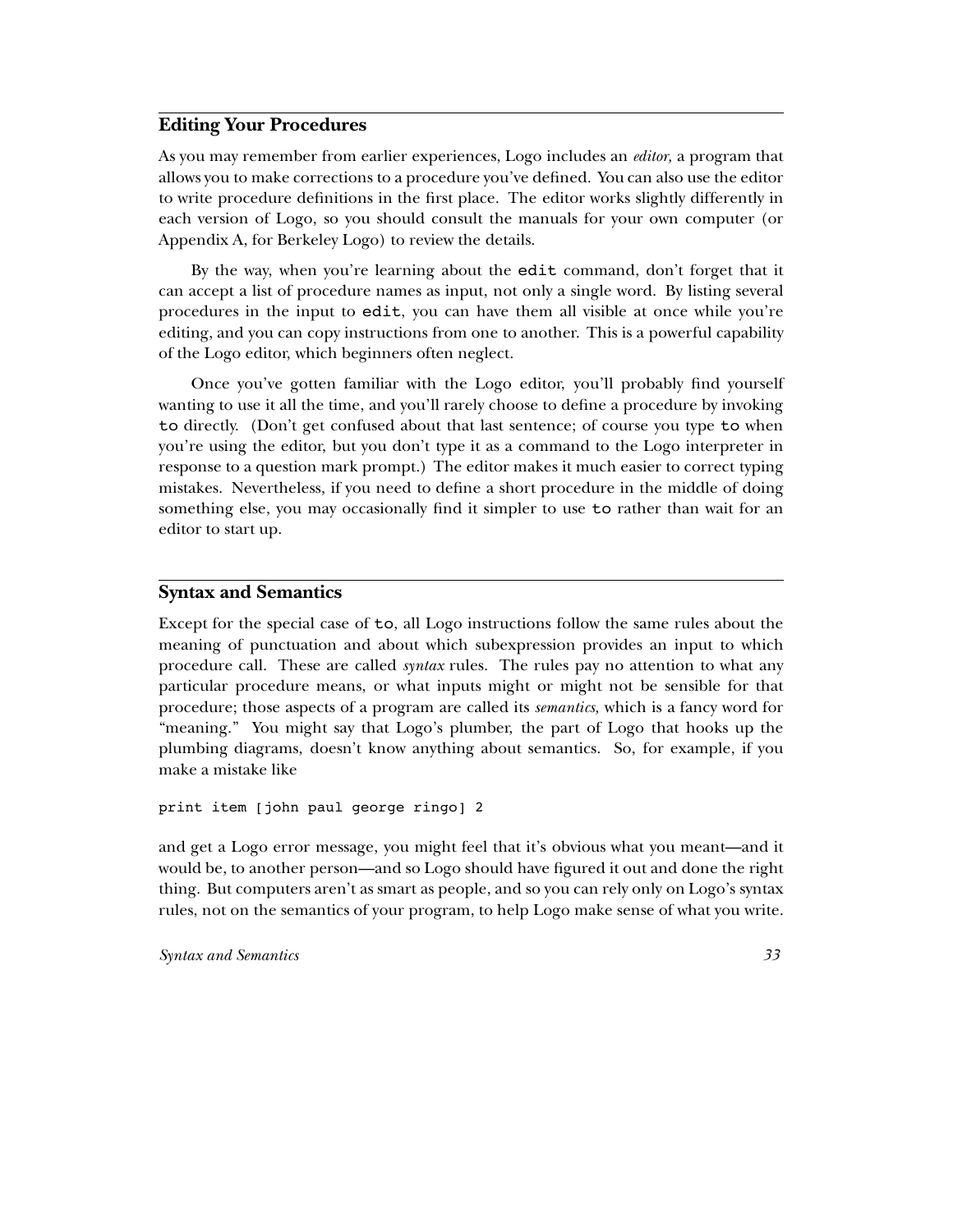To illustrate the difference between syntax and semantics, we'll start by examining the following Logo instruction:

? **print word sum 2 4 "es** 6es

Here's its plumbing diagram:



and outputs for each procedure used. Logo "connects the plumbing" before invoking The connections in a plumbing diagram depend only on the numbers of inputs any of the procedures named in the instruction. The plumbing is connected regardless of whether the specified inputs actually make sense to the procedures in question. For example, suppose we make a slight change to the instruction given just now:

print sum word 2 4 "es

The only change is that word and sum have been interchanged. Since these are both two-input operations, the shape of the plumbing diagram is unchanged.



the procedure sum with inputs 24 and es, an error message will result because the second input isn't a number. This is a *semantic* error. The plumbing connections are syntactically fine, so Logo can work out which expression provides the input to which procedure call. However, when Logo gets around to invoking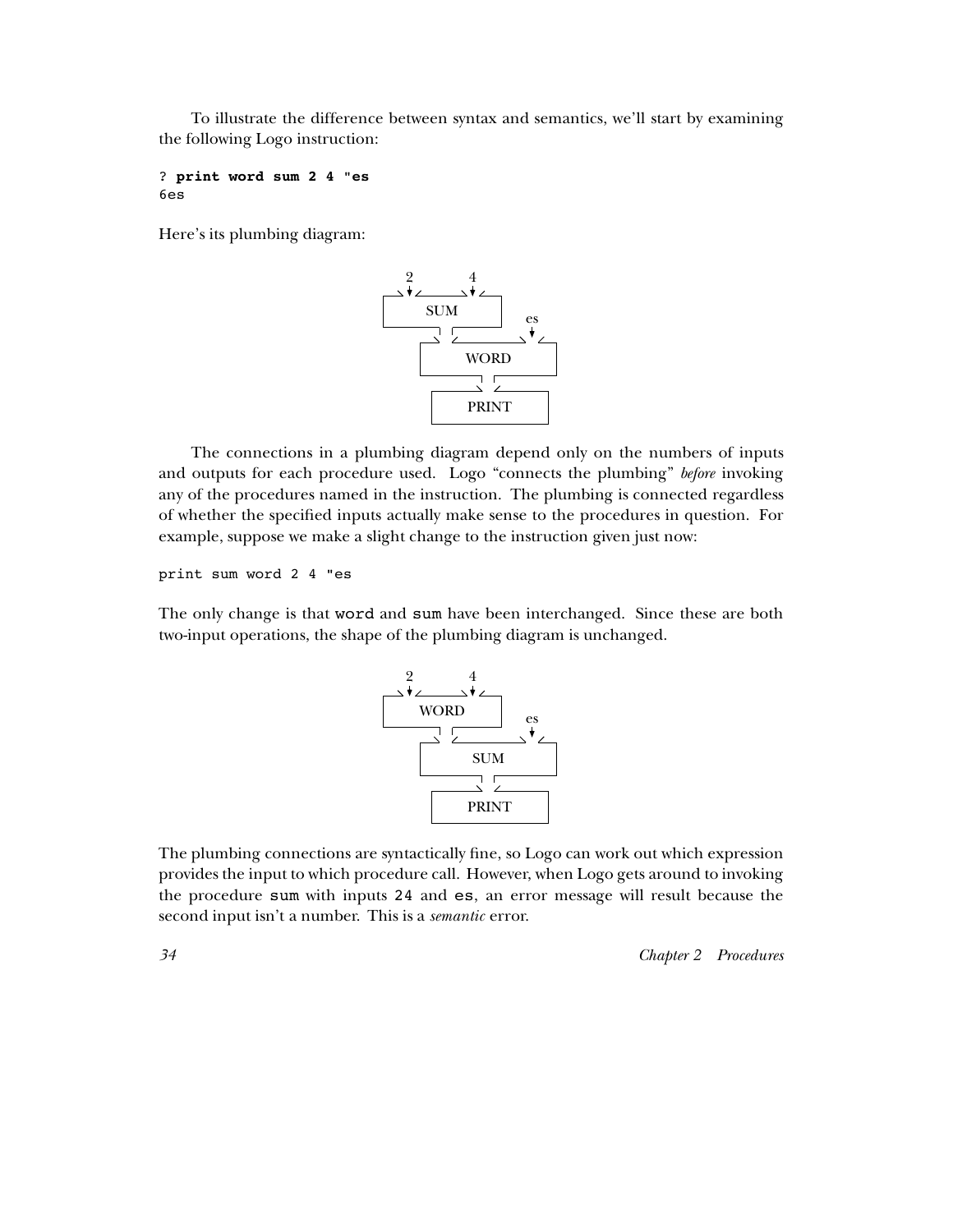By contrast, the following instruction shows a *syntactic* error, in which Logo is unable to figure out a plumbing diagram in which all the pieces connect up.

print word sum 2 "es



grammer intended the word **es** to be the second input to **word**; from the programmer's point of view, it is a number, the desired second input to sum, that's "really" missing. The question mark in the diagram indicates a missing input. In this example, the pro-But Logo doesn't know about the programmer's intentions, and Logo's plumber follows uniform rules in deciding which input goes with which procedure call.

The rule is that Logo starts by looking for an input to print. The first thing it finds is word, so the output from word is hooked up to the input for print. Now Logo is looking for two inputs to word. The next thing it finds is  $\texttt{sum}$ , so the output from  $\texttt{sum}$  is hooked up to the first input for word. Now Logo is looking for two inputs to sum, and still-pending task of finding a second input for w**ord**. Logo's plumber isn't smart enough to say, "Hey, here's a non-number as input to sum, and I happen to remember that we still need another input for **word**, so that must be what the programmer meant." the syntax rules say that Logo must find those two inputs before it can continue with the

expressions are included in the instruction, so that the message not enough inputs This may result in the message you don't say what to do with something, or, if the extra expressions are within parentheses, by too much inside ()'s. There are really only two kinds of plumbing errors. In the one shown here, too few results. The other error is that too many expressions appear inside the instruction.

#### **Parentheses and Plumbing Diagrams**

Parentheses can be used in a Logo instruction for three reasons: for readability, to show the precedence of infix operators, or to include a nonstandard number of inputs for certain primitives. In all three cases, the syntax rule is that everything inside the

*Parentheses and Plumbing Diagrams 35*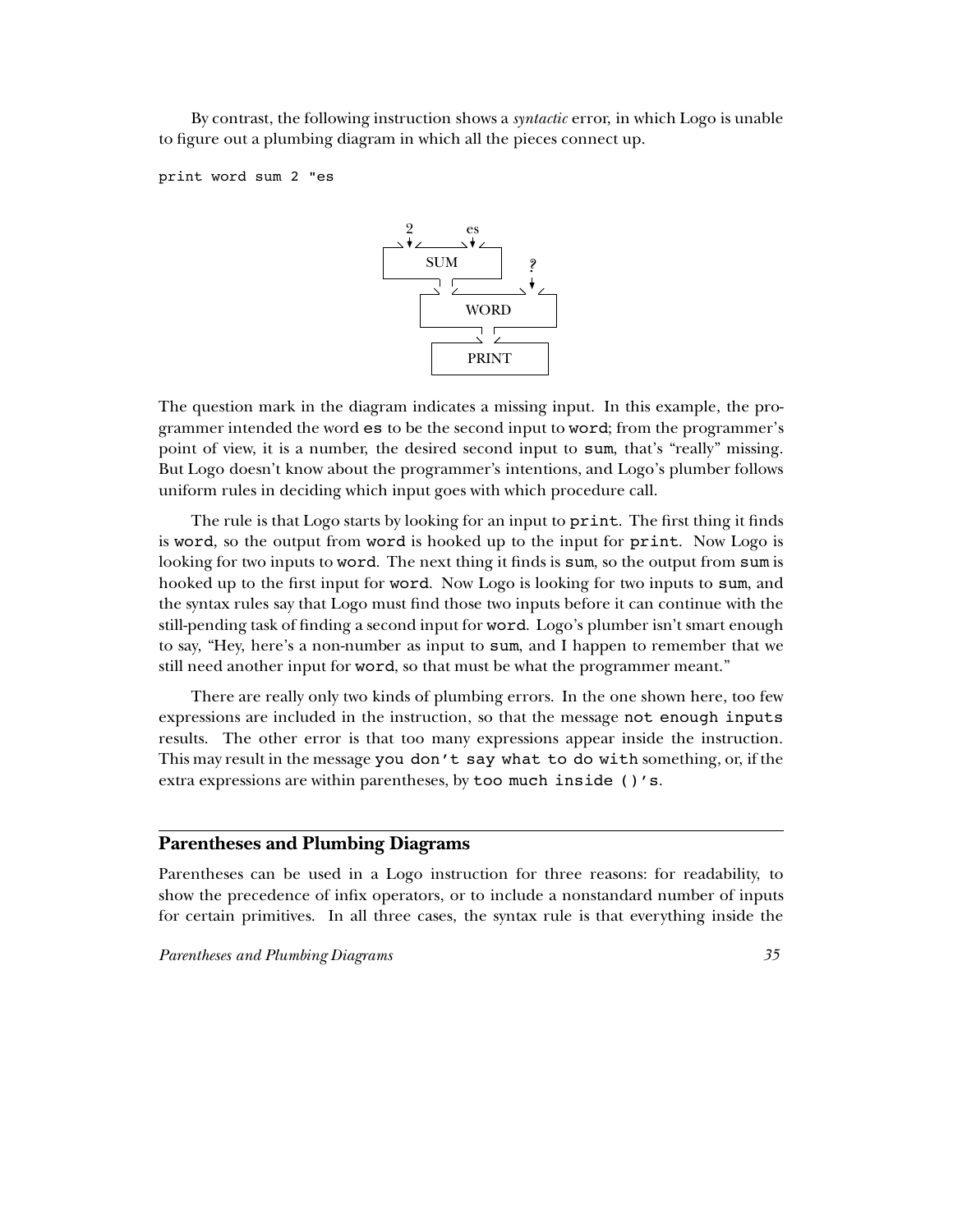parentheses must form one single complete expression. In plumbing diagram terms, this means that the stuff inside the parentheses must correspond to a subdiagram with no inputs and with exactly one output (unless an entire instruction is parenthesized, in which case the diagram will have no outputs):

```
print (word "a "b "c)
```


has one output; the entire expression within the rectangle provides the input to  $\texttt{print}$ . the parentheses. That rectangle has no inputs; there are three inputs *within* the rectangle, The dotted rectangle indicates the subdiagram corresponding to the expression inside but in each case the source of the input and the recipient of the input are both inside. There is no recipient inside the rectangle that needs a source from outside. The rectangle

The mathematical function notation  $f(x)$  used in algebra often tempts beginning Logo programmers to write the above example as

print word ("a "b "c) ; (wrong)

but by thinking about the plumbing diagram we can see that that would not put one single expression inside the parentheses:



not just one. This violates the rules. Also, since the word word isn't inside the The part of the instruction inside the parentheses is trying to provide three outputs, parentheses, that procedure follows its ordinary rules and expects only two inputs.